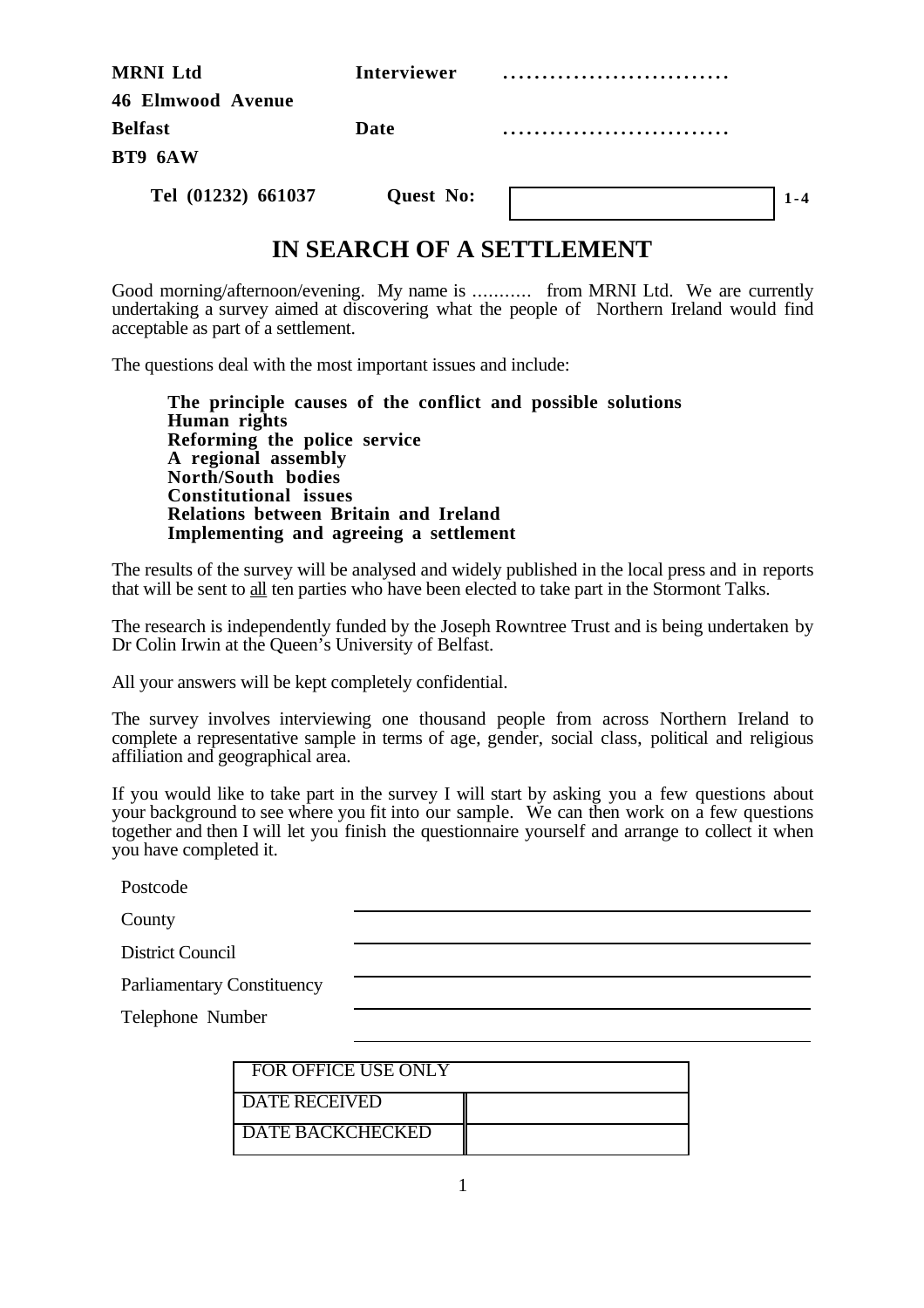# **IN SEARCH OF A SETTLEMENT**

# **Background Questions**

**It is very important that we answer all the questions in this section to ensure that we have given every section of the community a chance to participate in the survey. Please remember that all responses are totally CONFIDENTIAL.** 

#### **A . Age**

Please indicate into which of the following age ranges you may be placed.

| $18 - 24$            | 16 |
|----------------------|----|
| $25 - 34$            | 21 |
| $\overline{35}$ - 44 | 18 |
| $\overline{45}$ - 54 | 15 |
| $55 - 64$            | 12 |
| 65 and over          | 18 |

| B<br>Gender | (Interviewer to code) |
|-------------|-----------------------|
|-------------|-----------------------|

 $\overline{a}$ 

| Vlale  |  |
|--------|--|
| remale |  |

**C Occupation**: What is or was the occupation of the chief wage earner in your household?

| AB             | 15 |
|----------------|----|
| C <sub>1</sub> | 28 |
| C <sub>2</sub> | 23 |
| DE             | 34 |

#### **D Religion**

Could you please tell me which of the following best describes your religion? (Please remember that all responses are totally CONFIDENTIAL).

| Protestant | 50 |
|------------|----|
| Catholic   | 40 |
| Other      |    |
| Refused    | x  |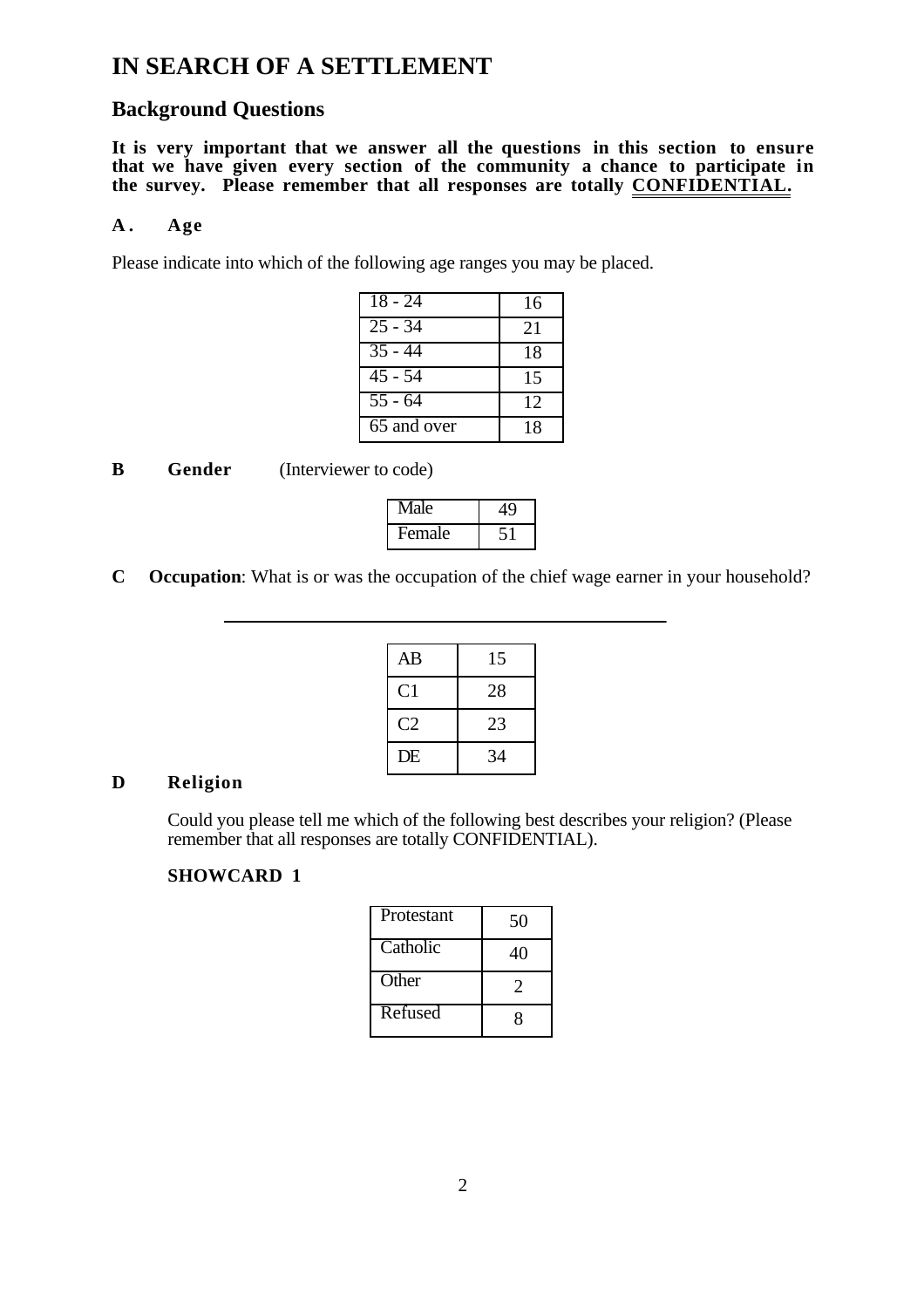# **E Political support**

Which ONE of these Northern Ireland political parties do you support?

# **SHOWCARD 2**

| UUP/Ulster Unionist Party/OUP/Official Unionist Party | 23     |
|-------------------------------------------------------|--------|
| <b>SDLP/Social Democratic Labour Party</b>            | 20     |
| <b>DUP/Democratic Unionist Party</b>                  | 10     |
| <b>Sinn Fein</b>                                      | 15     |
| <b>Alliance</b>                                       | 9      |
| <b>UK Unionist Party</b>                              |        |
| <b>PUP/Progressive Unionist Party</b>                 |        |
| <b>UDP/Ulster Democratic Party</b>                    |        |
| Woman's Coalition Party of Northern Ireland           |        |
| <b>Labour Party of Northern Ireland</b>               | $\ast$ |
|                                                       |        |
| Other (Write in) $\overline{\phantom{a}}$             |        |
|                                                       |        |
| <b>Refused</b>                                        |        |

# **F Identity**

(Ask for each option in turn)

Do you feel you are 'Strongly', 'Moderately', 'Slightly' or "Not at all"....?

|                           | <b>Strongly</b> | <b>Moderately Slightly</b> | Not at all |
|---------------------------|-----------------|----------------------------|------------|
| Loyalist                  |                 |                            |            |
| Republican                |                 |                            |            |
| <b>Unionist</b>           | 21              |                            |            |
| <b>Nationalist</b>        |                 |                            |            |
| <b>The Centre Ground'</b> |                 |                            |            |

|                               | <b>Strongly</b> | Moderately Slightly | Not at all |
|-------------------------------|-----------------|---------------------|------------|
| European                      |                 |                     |            |
| Northern Irish                |                 |                     |            |
| <b>British</b>                | 40              |                     |            |
| <b>Irish</b>                  |                 |                     |            |
| <b>Both British and Irish</b> |                 |                     |            |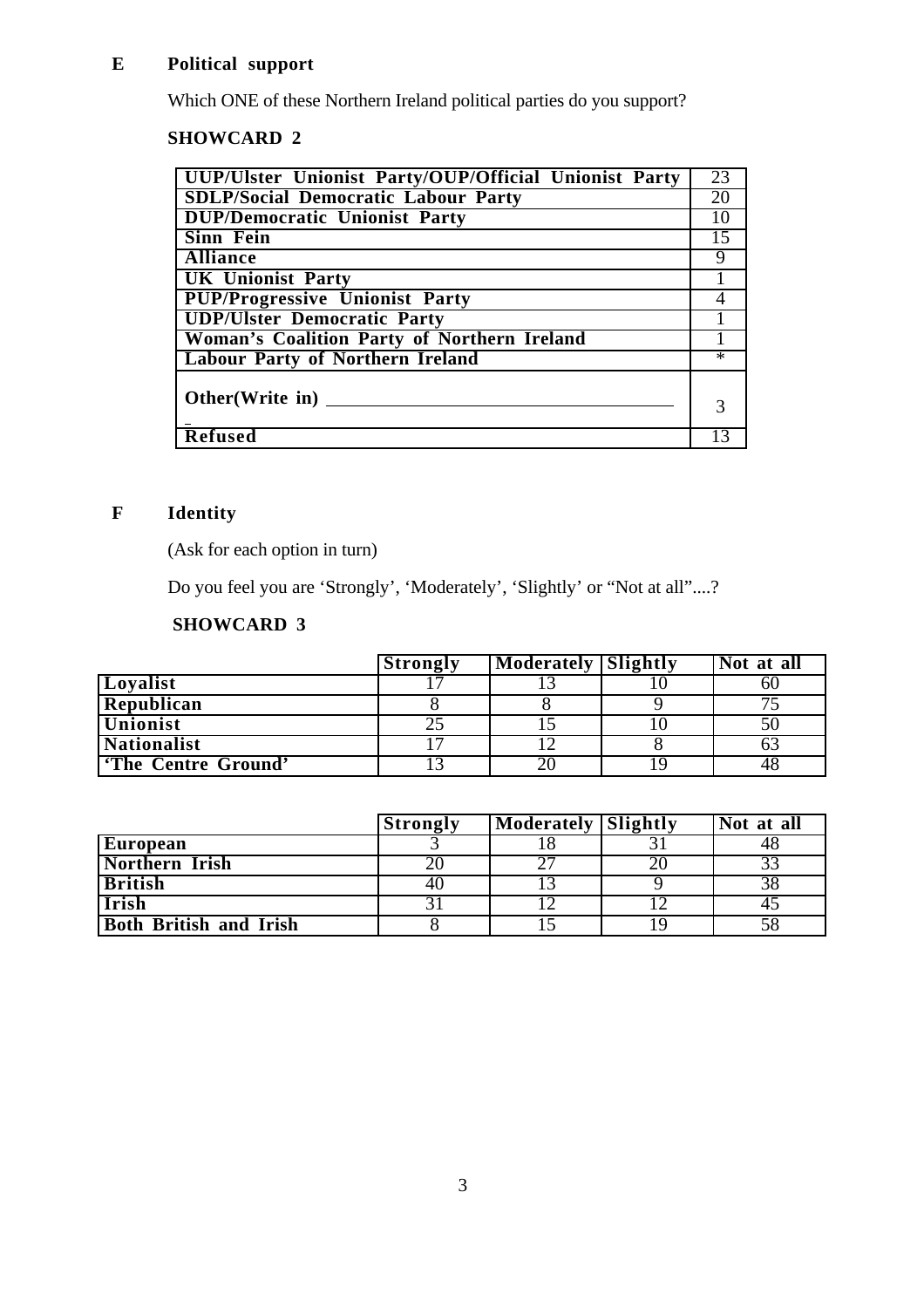# **In Search of a Settlement**

# **1. Reasons for the Northern Ireland Conflict**

People from different communities often hold very different views about the causes of the conflict in Northern Ireland. Please indicate which ones you consider to be 'Very Significant' 'Significant', 'Of Some Significance', 'Of Little Significance' or 'Of No Significance' at all.

|                                                                              | Very<br>Significant | Significant | Of Some<br>Significance | Of Little<br>Significance | Of No<br>Significance |
|------------------------------------------------------------------------------|---------------------|-------------|-------------------------|---------------------------|-----------------------|
| The continued British presence on the island<br>of Ireland.                  | 32                  | 15          | 19                      | 13                        | 21                    |
| The Republic of Ireland's involvement in<br>Northern Ireland.                | 29                  | 18          | 23                      | 16                        | 14                    |
| The British Government's pursuit of a<br>political settlement.               | 22                  | 17          | 33                      | 17                        | 11                    |
| The Republic's territorial claim on Northern<br>Ireland.                     | 38                  | 19          | 17                      | 12                        | 14                    |
| The failures of Northern Ireland politicians.                                | 46                  | 22          | 24                      | $\overline{5}$            | $\overline{3}$        |
| Unaccountable and secretive government.                                      | 40                  | 21          | 22                      | 10                        | $\overline{7}$        |
| The Lack of equality and continued<br>discrimination.                        | 43                  | 18          | 18                      | 10                        | 11                    |
| Segregated education.                                                        | 30                  | 18          | 22                      | 15                        | 15                    |
| Segregated public housing.                                                   | 28                  | 22          | $\overline{24}$         | 13                        | 13                    |
| A lack of respect for the people of the<br>'other' tradition.                | 43                  | 26          | 20                      | 7                         | $\overline{4}$        |
| The sectarian division of Northern Ireland<br>politics.                      | 47                  | 24          | 16                      | 5                         | 8                     |
| The prominent role of the Roman Catholic<br>Church.                          | 21                  | 22          | 22                      | 19                        | 16                    |
| The 'Established Church' in Britain and the<br>Orange Order.                 | 18                  | 22          | 27                      | 19                        | 14                    |
| The Irish Republican Army and their use of<br>violence.                      | 68                  | 11          | 9                       | $\overline{4}$            | 8                     |
| The Loyalist paramilitaries and their use of<br>violence.                    | 55                  | 17          | 15                      | 7                         | 6                     |
| All paramilitary groups and their use of<br>violence.                        | 61                  | 18          | 14                      | $\overline{4}$            | 3                     |
| The British Army and their use of violence.                                  | 24                  | 16          | 21                      | $\overline{14}$           | 25                    |
| The failure to provide a police service<br>acceptable to all.                | 32                  | 15          | 19                      | 15                        | 19                    |
| The failure of government and the security<br>forces to deal with terrorism. | 48                  | 21          | 17                      | 8                         | 6                     |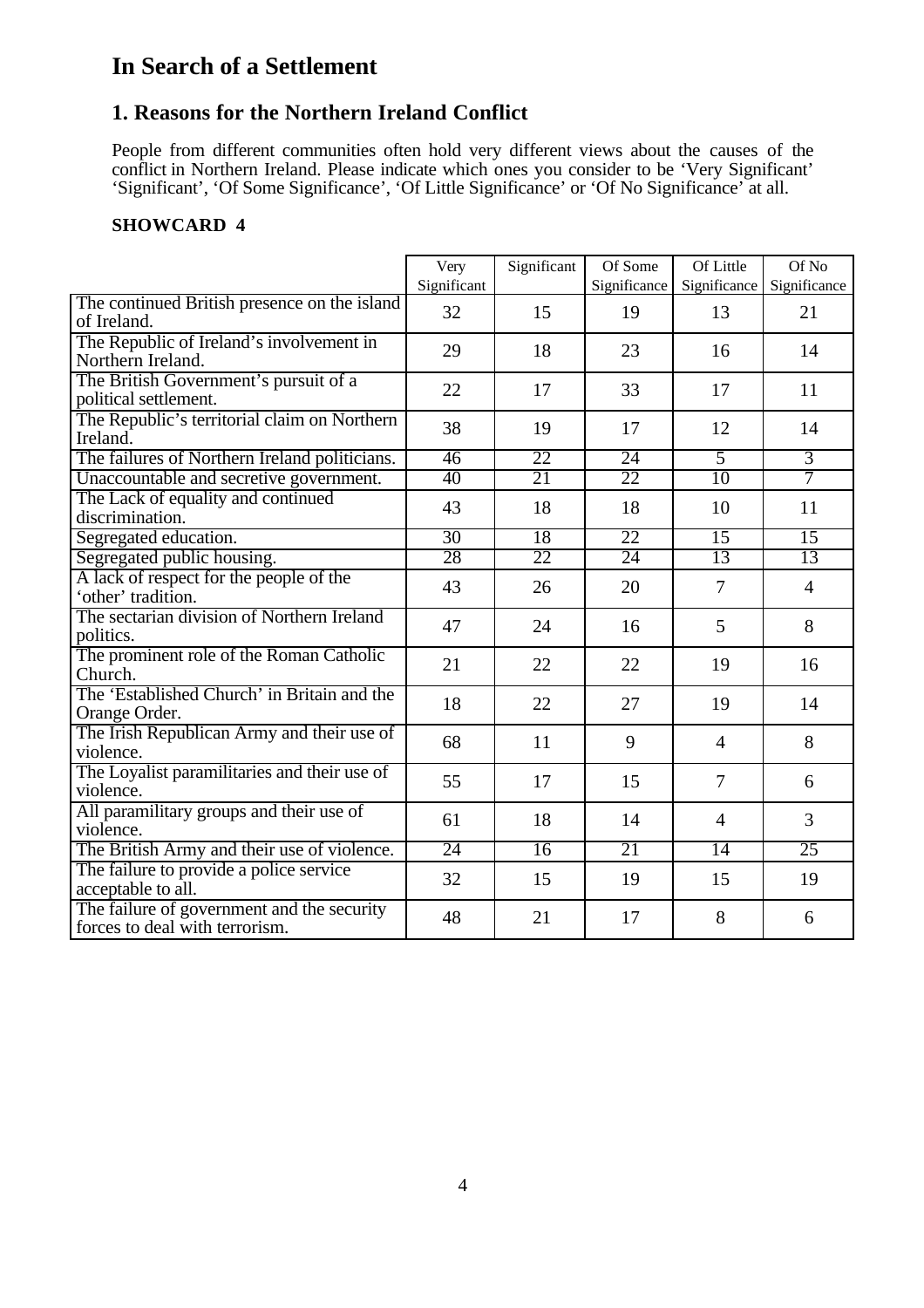### **Choosing your options for a lasting settlement**

Most of the remainder of this questionnaire will present you with various options on what could be the different parts of a settlement.

For each option you will be asked to indicate which ones you consider to be 'Essential', 'Desirable', 'Acceptable', 'Tolerable' or 'Unacceptable'.

For the purposes of this poll 'Essential', 'Desirable', 'Acceptable', 'Tolerable' and 'Unacceptable' mean:

#### **SHOWCARD 5**

*'Essential' - You believe this option is a necessary part of a lasting settlement and should be implemented under any circumstances.*

*'Desirable' - This option is not what you would consider to be 'Essential', but you think this option, or something very similar to it, is a good idea and should be put into practice.*

*'Acceptable' - This option is not what you would consider to be 'Desirable', if you were given a choice, but you could certainly 'live with it'.*

*'Tolerable' - This option is not what you want. But, as part of a lasting settlement for Northern Ireland, you would be willing to put up with it.*

*Unacceptable' - This option is completely unacceptable under any circumstances. You would not accept it, even as part of a lasting settlement.*

You may use each of the terms 'Essential', 'Desirable', 'Acceptable', 'Tolerable' and 'Unacceptable' as many times as you wish in each question.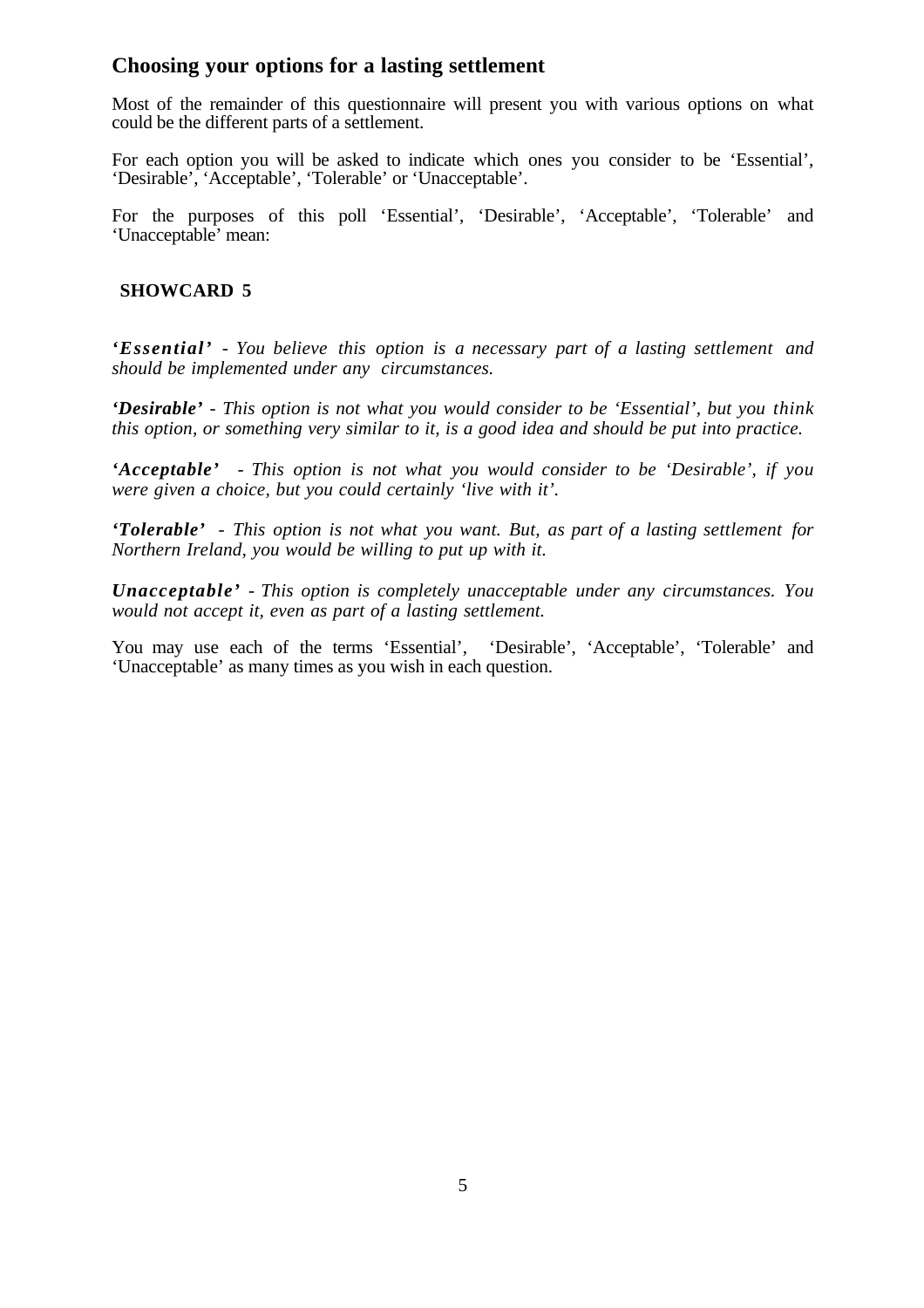# **2. Steps towards a lasting peace in Northern Ireland**

As steps needed to help secure a lasting peace please indicate which of the following options you consider to be 'Essential', 'Desirable', 'Acceptable', 'Tolerable' or 'Unacceptable'.

|                                                                  | Essential       | Desirable       | Acceptable      | Tolerable       | Unacceptable   |
|------------------------------------------------------------------|-----------------|-----------------|-----------------|-----------------|----------------|
| British withdrawal from Northern Ireland.                        | 20              | 14              | 13              | 10              | 43             |
| End the Anglo-Irish Agreement.                                   | 24              | 17              | 21              | 19              | 19             |
| Integrate Northern Ireland into the UK.                          | 20              | $\overline{14}$ | 20              | 12              | 34             |
| The Republic ends their claim on Northern<br>Ireland.            | 38              | 13              | 12              | 10              | 27             |
| Reformed and shared government.                                  | 21              | 14              | 28              | 18              | 19             |
| Open government and Freedom of<br>Information Act.               | 33              | 25              | 25              | 11              | 6              |
| A Bill of Rights that guarantees equality for<br>all.            | 54              | 22              | 17              | 6               | 1              |
| A right to choose integrated education.                          | 43              | $\overline{24}$ | $\overline{26}$ | $\overline{4}$  | $\overline{3}$ |
| A right to choose integrated housing.                            | 39              | 24              | 28              | 6               | $\overline{3}$ |
| A Bill of Rights that protects the culture of<br>each community. | 49              | 22              | 23              | 4               | $\overline{2}$ |
| Politics without a sectarian division.                           | 43              | 29              | $\overline{19}$ | 6               | $\overline{3}$ |
| Separate politics and religion in the<br>Republic.               | 24              | 23              | 27              | 13              | 13             |
| Separate politics and religion in Northern<br>Ireland.           | 27              | 26              | 26              | 10              | 11             |
| Disband all paramilitary groups.                                 | 70              | $\overline{12}$ | $\overline{10}$ | 4               | $\overline{4}$ |
| Return the army to their barracks.                               | 31              | $\overline{14}$ | 20              | $\overline{11}$ | 24             |
| Completely reform the police service.                            | $\overline{34}$ | 10              | 14              | 11              | 31             |
| Stronger and effective anti-terrorist<br>measures.               | 57              | 18              | 13              | 5               | 7              |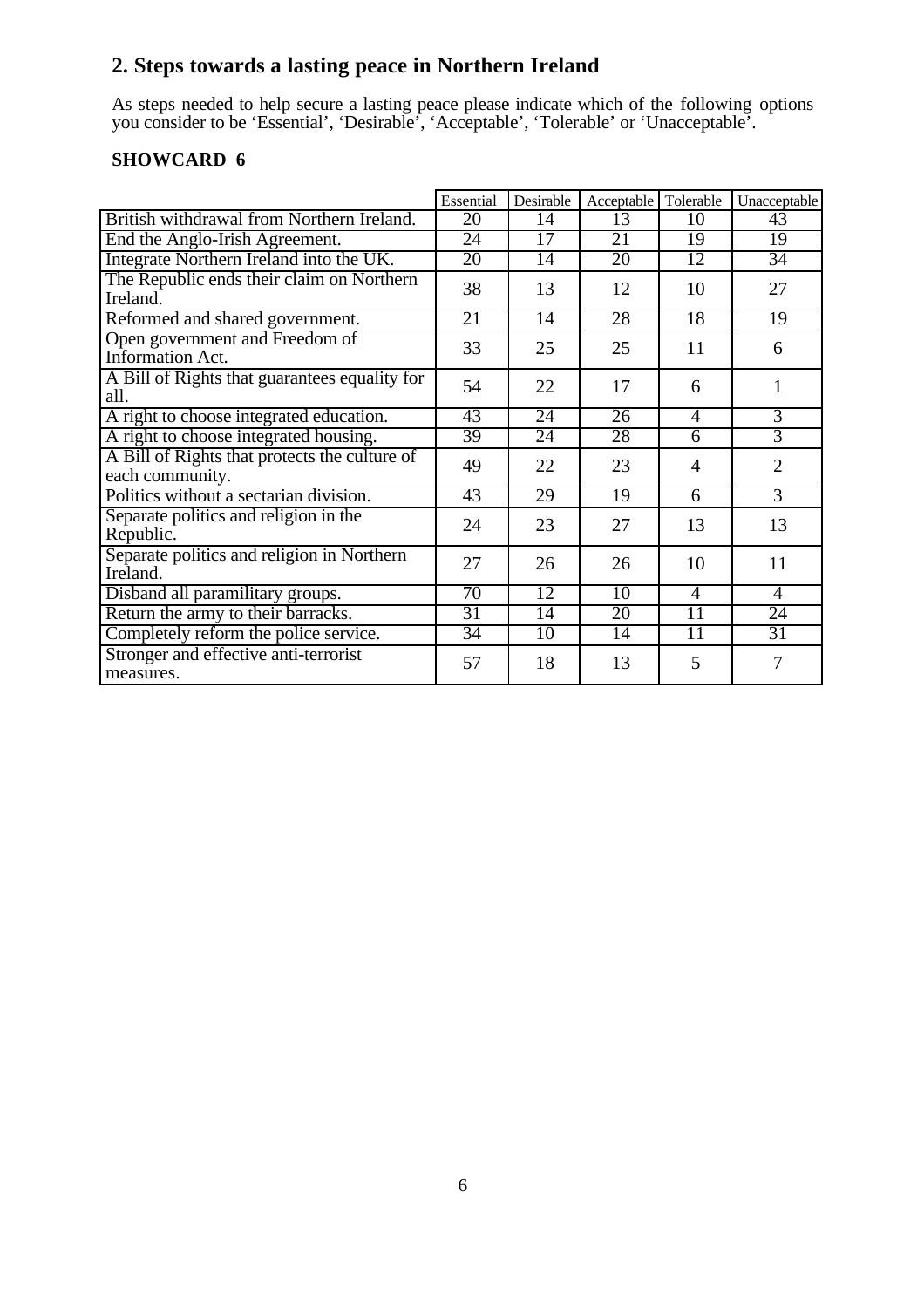# **3. Protecting the Rights of the People of Northern Ireland**

### **The European Convention on Human Rights**

The European Convention on Human Rights protects individuals by guaranteeing each person:

*the right.....*

*To life.*

*Not to be tortured or subjected to inhuman or degrading treatment. To protection from slavery or forced work. Not to be unlawfully arrested or detained. To a fair trial. To freedom of belief and expression. To free association. To privacy and family life. Not to be discriminated against. To a remedy for breaches of human rights.*

The new Labour government plan to introduce this Convention into the domestic law of the United Kingdom of Great Britain and Northern Ireland. This will allow any complaints regarding failures to meet these minimum standards to be heard by courts in the UK and Northern Ireland. Do you think this is 'Essential', 'Desirable', 'Acceptable', 'Tolerable' or 'Unacceptable'.

|                                                                                                                    | Essential |  | Desirable   Acceptable   Tolerable   Unacceptable |
|--------------------------------------------------------------------------------------------------------------------|-----------|--|---------------------------------------------------|
| The<br>European Convention on<br><b>Human</b><br>Rights should be part of the domestic law of<br>Northern Ireland. |           |  |                                                   |

#### **An Additional Bill of Rights for Northern Ireland**

Some recent negotiated settlements have included a Bill of Rights to deal with many of the special political, social and cultural problems that lay at the heart of their conflict. Please indicate which of these options you consider to be 'Essential', 'Desirable', 'Acceptable', 'Tolerable' or 'Unacceptable'.

|                                                                                                        | Essential | Desirable | Acceptable Tolerable |    | Unacceptable |
|--------------------------------------------------------------------------------------------------------|-----------|-----------|----------------------|----|--------------|
| An additional Bill of Rights to address the<br>special problems of Northern Ireland.                   | 38        | 29        | 20                   |    |              |
| No additional Bill of Rights, just new laws<br>to address the special problems of Northern<br>Ireland. | 12        | 17        | 35                   | 17 | 19           |

#### **Human Rights Courts and Commissions**

How should Human Rights complaints be dealt with? Please indicate which of these options you consider to be 'Essential', 'Desirable', 'Acceptable', 'Tolerable' or 'Unacceptable'.

|                                                                           | Essential |    | Desirable Acceptable Tolerable | Unacceptable |
|---------------------------------------------------------------------------|-----------|----|--------------------------------|--------------|
| A special Court to hear Human Rights<br>complaints.                       | 31        | 25 |                                |              |
| A Commission to monitor, investigate and<br>promote Human Rights.         | 24        | 28 | 31                             |              |
| A Commission with powers to<br>bring<br>Human Rights complaints to court. | 32        | 26 | 28                             |              |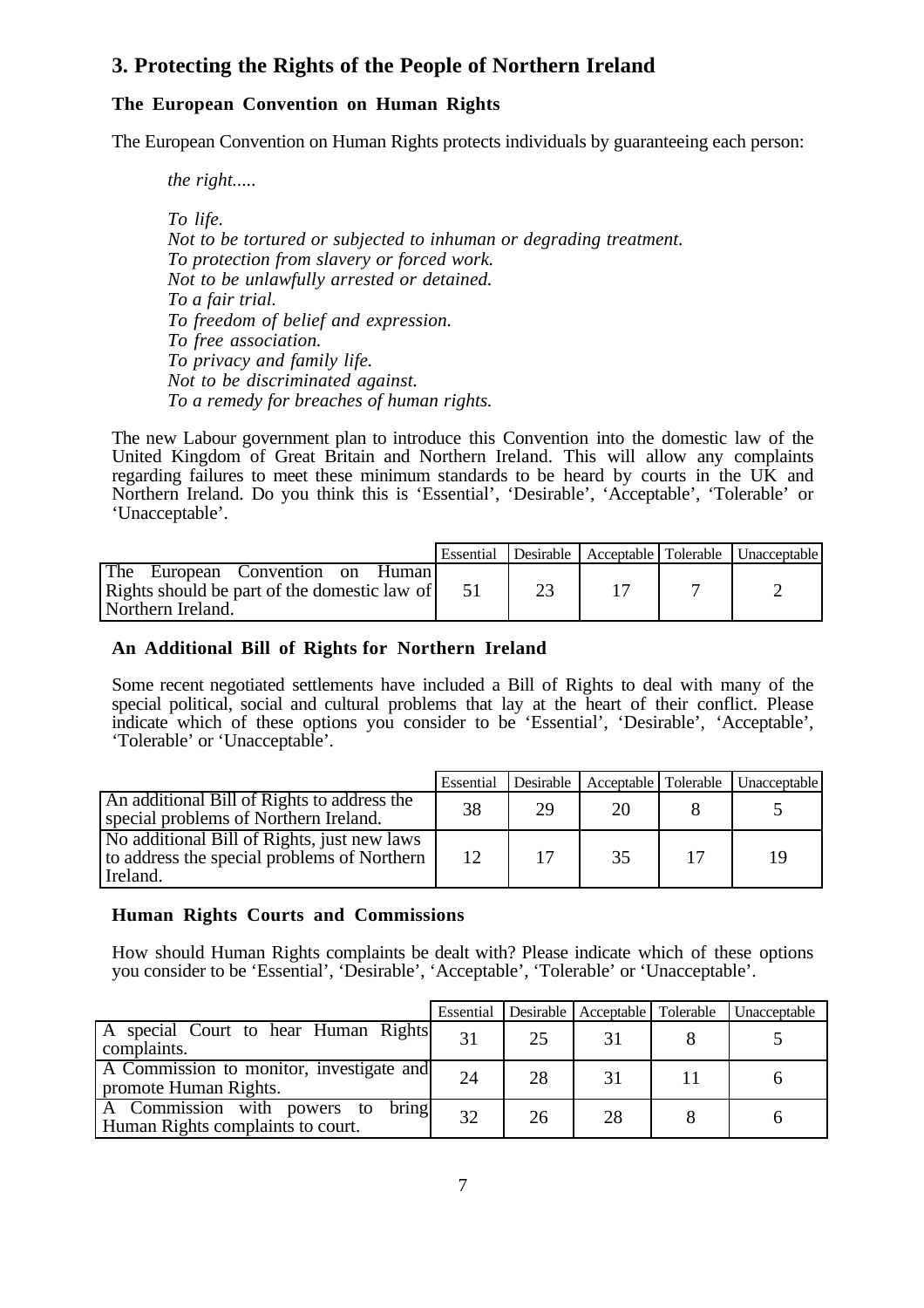#### **Economic, social and cultural rights**

In addition to the European Convention on Human Rights other international conventions include:

*the right to: Food, clothing and shelter. Health. Education. Work. Safe and fair conditions of work. Social security. Cultural expression.*

These economic, social and cultural rights could be included in a Northern Ireland Bill of Rights. Do you think this is 'Essential', 'Desirable', 'Acceptable', 'Tolerable' or 'Unacceptable'.

|                                                                                      | Essential | Desirable |  | Acceptable Tolerable Unacceptable |
|--------------------------------------------------------------------------------------|-----------|-----------|--|-----------------------------------|
| Economic, social and cultural Rights should  <br>be part of a Northern Ireland Bill. |           |           |  |                                   |

#### **Collective Rights of peoples and members of minorities**

Some international conventions also include collective rights. Please indicate which ones you consider to be 'Essential', 'Desirable', 'Acceptable', 'Tolerable' or 'Unacceptable' for Northern Ireland.

| The right                                                                   | Essential | Desirable | Acceptable   Tolerable |    | Unacceptable |
|-----------------------------------------------------------------------------|-----------|-----------|------------------------|----|--------------|
| To self-determination.                                                      | 46        | 26        | 19                     |    |              |
| To practise their religion, use their language<br>and enjoy their culture.  | 52        | 17        | 17                     | 10 |              |
| To be taught or educated in their distinctive<br>language.                  | 29        | 18        | 26                     | 16 |              |
| To participate effectively in government on<br>matters affecting them.      | 39        | 23        | 25                     |    |              |
| To parity of treatment and esteem.                                          | 44        | 24        | 19                     |    |              |
| Not to be treated as members of a distinct<br>community against their will. | 50        | 21        | 17                     |    |              |

#### **Collective and Minority Rights in Northern Ireland**

Collective rights can be introduced into Northern Ireland law in a number of different ways. Please indicate which options you consider to be 'Essential', 'Desirable', 'Acceptable', 'Tolerable' or 'Unacceptable'.

|                                                                                   | Essential | <b>Desirable</b> |    |    | Acceptable   Tolerable   Unacceptable |
|-----------------------------------------------------------------------------------|-----------|------------------|----|----|---------------------------------------|
| A Bill of Rights that includes collective and<br>minority rights.                 | 35        | 23               | 25 |    |                                       |
| A British and Irish Treaty to protect<br>minority rights.                         | 25        | 16               | 23 |    | 21                                    |
| No Bill of Rights or Treaty to protect<br>minorities, just new policies and laws. | 12        | 12               | 27 | 18 |                                       |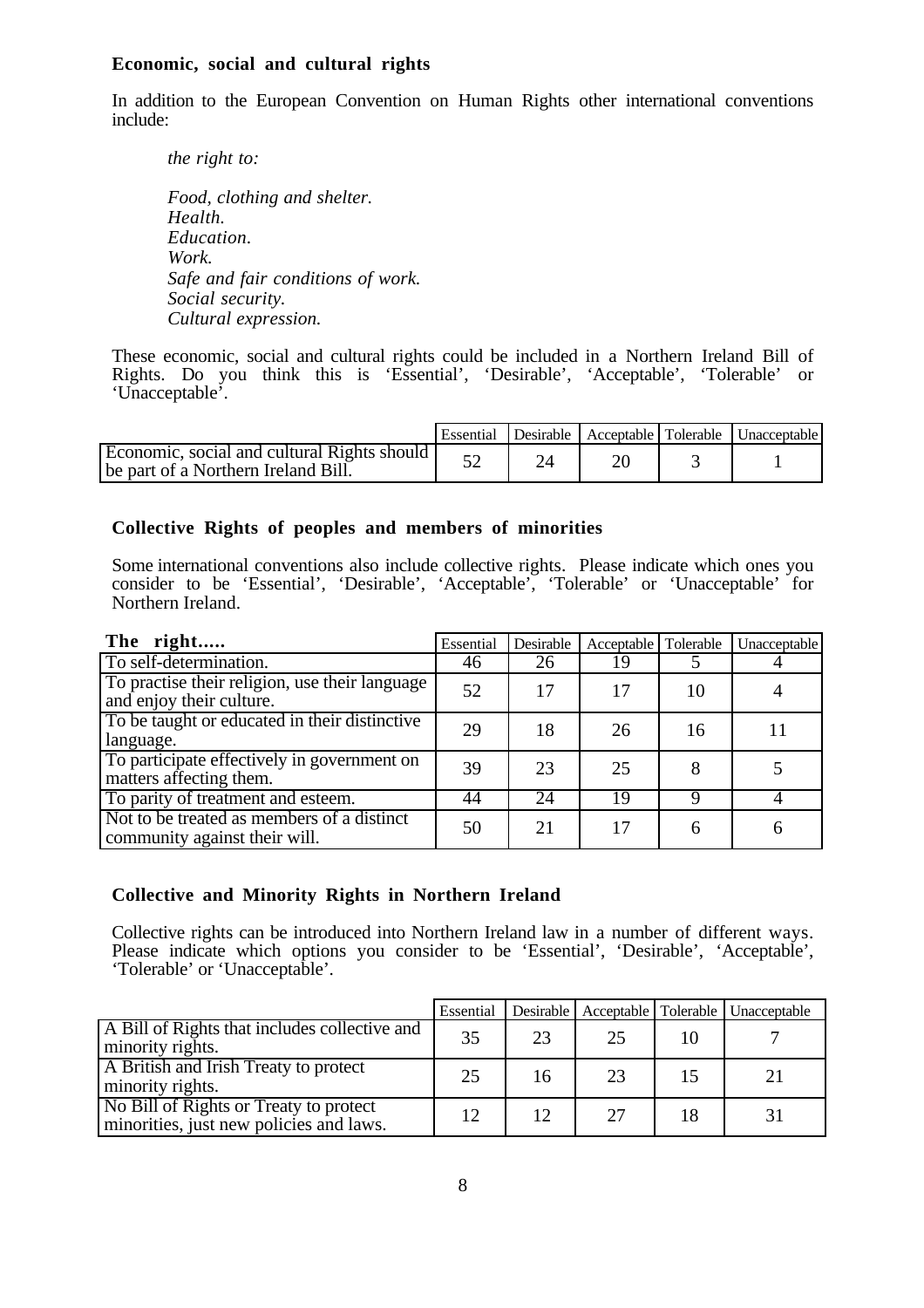#### **Some special rights for Northern Ireland**

It may also be necessary to include some rights that deal specifically with some of the political, social and cultural problems that are distinctive features of the Northern Ireland conflict. Please indicate which ones you consider to be 'Essential', 'Desirable', 'Acceptable', 'Tolerable' or 'Unacceptable'.

| The right to                               | Essential       | Desirable | Acceptable Tolerable |                 | Unacceptable |
|--------------------------------------------|-----------------|-----------|----------------------|-----------------|--------------|
| Freedom of political expression            | 57              | 22        | 19                   |                 |              |
| Freedom of religious expression            | 61              | 20        | 16                   | 3               |              |
| Freedom from incitement to hatred          | 67              | 17        | 12                   |                 |              |
| Freedom of worship                         | 73              | 17        | 10                   | $\theta$        | $\theta$     |
| Freedom from intimidation                  | 78              | 11        | 9                    |                 |              |
| Peaceful demonstrations and parades        | 53              | 22        | 15                   | 8               |              |
| The right to use the Irish language        | 31              | 17        | 22                   | $1\overline{9}$ |              |
| <b>Education in Irish language schools</b> | 28              | 16        | 23                   | 20              | 13           |
| <b>Education in Integrated schools</b>     | 37              | 27        | 21                   | 12              | 3            |
| <b>Education in Catholic schools</b>       | $\overline{32}$ | 19        | 28                   | 15              | 6            |
| <b>Education in Protestant schools</b>     | $\overline{35}$ | 23        | 31                   | 9               |              |
| Choose single religion public housing      | 21              | 12        | 25                   | 19              | 23           |
| Choose mixed religion public housing       | 32              | 26        | 25                   |                 | 6            |

# **4. Reforming the Police Service**

Reforming the police services in Northern Ireland can be divided up into several issues.

#### **Police complaints procedures**

At the present time complaints against the RUC are investigated by the police and supervised by an independent commission. Please indicate which of the following options you consider to be 'Essential', 'Desirable', 'Acceptable', 'Tolerable' or 'Unacceptable' with regards to this procedure.

|                                                                                                                                              | Essential | Desirable | Acceptable   Tolerable |    | Unacceptable |
|----------------------------------------------------------------------------------------------------------------------------------------------|-----------|-----------|------------------------|----|--------------|
| Give the existing commission more scope to<br>initiate and supervise complaints but<br>maintain the role of the RUC in the<br>investigation. | 18        | 17        | 27                     | 14 | 24           |
| Establish a completely independent agency<br>to deal with all aspects of investigations into<br>complaints against the RUC.                  | 40        | 20        | 19                     | 10 |              |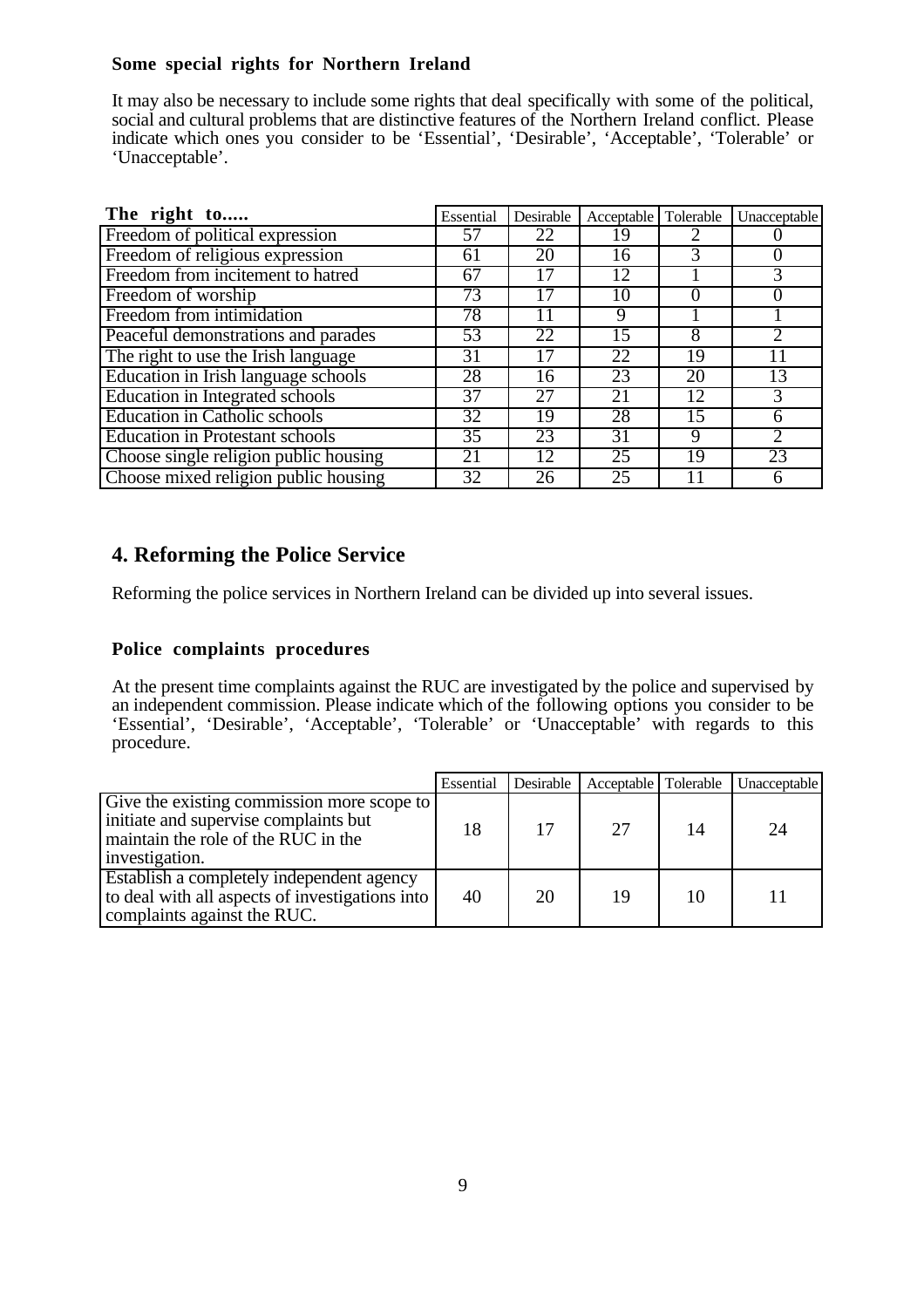#### **The character of the police force**

Please indicate which of the following options you consider to be 'Essential', 'Desirable', 'Acceptable', 'Tolerable' or 'Unacceptable' with regards to the future character of the police service.

|                                                                            | Essential | Desirable       | Acceptable | Tolerable      | Unacceptable   |
|----------------------------------------------------------------------------|-----------|-----------------|------------|----------------|----------------|
| Special training in community relations and<br>human rights.               | 44        | 30              | 23         | 2              |                |
| A policing charter to set duties and<br>responsibilities in law.           | 36        | 30              | 26         | 6              | $\overline{2}$ |
| Monitor policing standards and publish<br>reports.                         | 39        | 31              | 21         | $\overline{7}$ | $\overline{2}$ |
| <b>Recruit more Catholics</b>                                              | 42        | $\overline{19}$ | 22         | 12             | 5              |
| A new name for the RUC more acceptable<br>across the whole community.      | 25        | 12              | 17         | 13             | 33             |
| New emblems and symbols more acceptable<br>across the whole community.     | 26        | 12              | 15         | 12             | 35             |
| Require police to declare their membership<br>of Loyal Orders.             | 36        | 11              | 9          | 12             | 32             |
| Do not allow police to be members of Loyal<br>Orders.                      | 31        | 10              | 9          | 8              | 42             |
| Make the Oath of Allegiance more<br>acceptable across the whole community. | 29        | 16              | 15         | 10             | 30             |
| The police should not normally be armed.                                   | 17        | 20              | 15         | 8              | 40             |
| Leave the police service as it is.                                         | 16        | 15              | 15         | 15             | 39             |

#### **The structure of the police force**

At the present time the Royal Ulster Constabulary is a single force that has responsibility for providing all policing duties throughout the whole of Northern Ireland. Please indicate which of the following options you consider to be 'Essential', 'Desirable', 'Acceptable', 'Tolerable' or 'Unacceptable' regarding the structure of the police force.

|                                                                     | Essential | Desirable | Acceptable | Tolerable | Unacceptable |
|---------------------------------------------------------------------|-----------|-----------|------------|-----------|--------------|
| Create new community policing units as<br>part of the RUC.          | 16        | 28        | 27         | 11        | 18           |
| Create new community policing units<br>separate to the RUC.         | 11        | 13        | 24         | 16        | 36           |
| Disband the RUC and create a new single<br>police force.            | 20        | 10        | 12         | 10        | 48           |
| Disband the RUC and create a number of<br>regional and city forces. | 11        | 12        | 16         | 10        | 51           |
| Leave current policing structures as they<br>are.                   | 18        | 14        | 19         | 13        | 36           |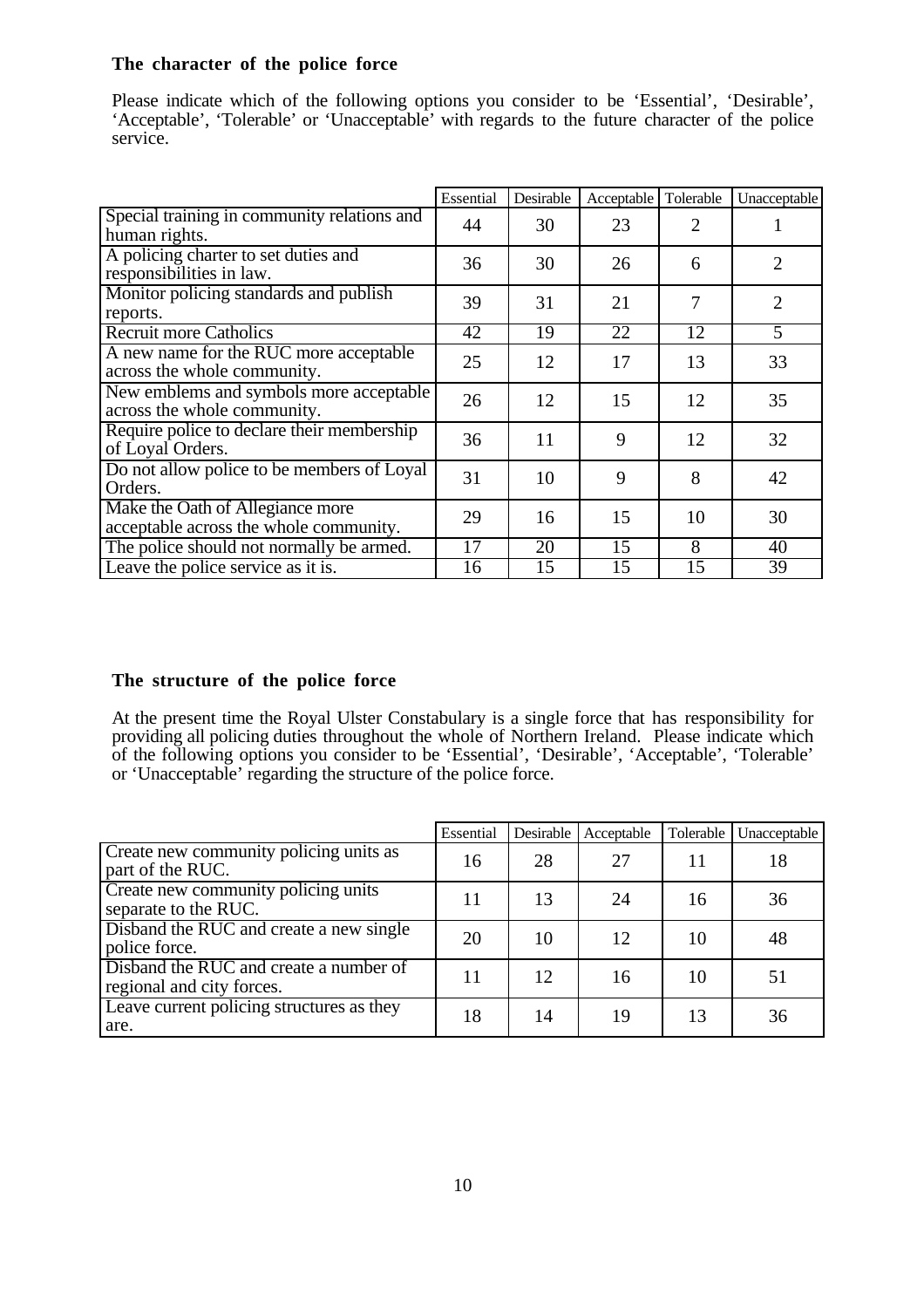#### **Responsibility for Policing Services**

Present responsibility for policing in Northern Ireland is divided between the Secretary of State, the Chief Constable and the Police Authority of Northern Ireland. Community Police Liaison Committees, established by District Councils, also have a consultation role. Please indicate which of the following options you consider to be 'Essential', 'Desirable', 'Acceptable', 'Tolerable' or 'Unacceptable' regarding future responsibility for policing services.

| Give more responsibility for the<br>management of the police services       | Essential | Desirable | Acceptable   Tolerable |    | Unacceptable    |
|-----------------------------------------------------------------------------|-----------|-----------|------------------------|----|-----------------|
| to:                                                                         |           |           |                        |    |                 |
| The Secretary of State.                                                     | 9         | 10        | 25                     | 23 | 33              |
| A new Department of Justice and Northern<br>Ireland Assembly.               | 13        | 22        | 26                     | 18 | 21              |
| The Chief Constable.                                                        | 14        | 17        | 29                     | 16 | 24              |
| The Police Authority of Northern Ireland.                                   | 12        | 15        | $\overline{32}$        | 16 | 25              |
| A number of regional and city Police<br>Authorities.                        | 6         | 12        | 29                     | 25 | 28              |
| <b>Community Liaison Committees.</b>                                        | 12        | 17        | 27                     | 18 | $\overline{26}$ |
| Or no change - leave the responsibility for<br>the police service as it is. | 14        | 16        | 19                     | 14 | 37              |

# **Political Reform and the Stormont Talks**

The Stormont Talks have been divided into three parts called Strands.

Strand One covers relationships in Northern Ireland and deals with questions of regional government.

Strand Two covers relationships within the island of Ireland and deals with North/South bodies.

Strand Three covers relationships between the British and Irish governments and deals with a replacement for the Anglo-Irish Agreement.

Negotiations also include constitutional issues.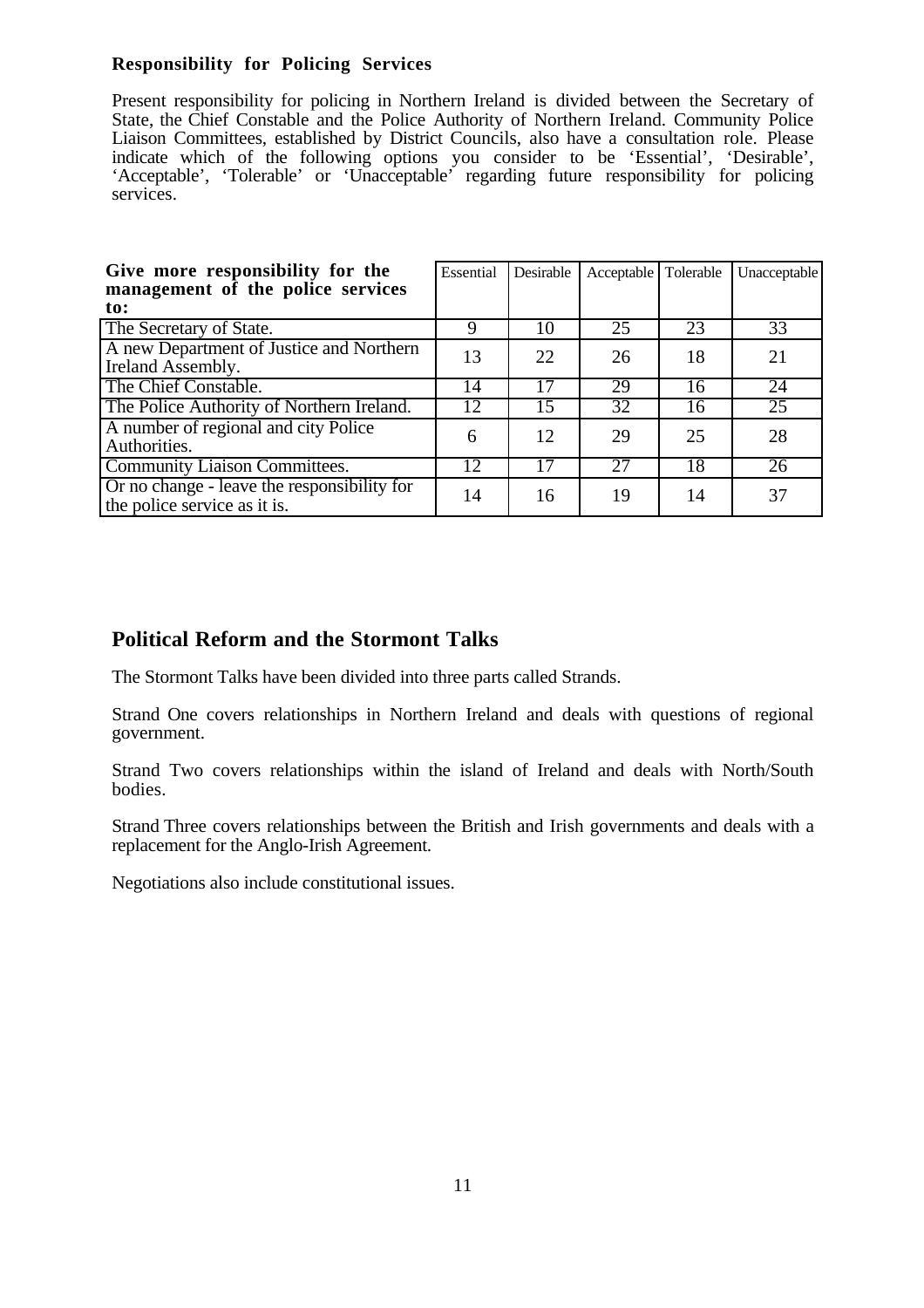# **5. Strand One: Political reform in Northern Ireland**

.

At the present time Northern Ireland is governed under Direct Rule from Westminster with most important decisions being made by the Northern Ireland Office. Please indicate which reforms you consider to be 'Essential', 'Desirable', 'Acceptable', 'Tolerable' or 'Unacceptable'.

| Establish a Northern Ireland                                                         | Essential | Desirable       | Acceptable   Tolerable |    | Unacceptable |
|--------------------------------------------------------------------------------------|-----------|-----------------|------------------------|----|--------------|
| <b>Regional Assembly with:</b>                                                       |           |                 |                        |    |              |
| An elected assembly                                                                  | 25        | 26              | 33                     | 8  | 8            |
| An appointed second chamber or senate.                                               |           | 18              | 37                     | 20 | 20           |
| Committees that shadow and monitor the<br>departments of the Northern Ireland Office | 20        | 20              | 33                     | 15 | 12           |
| Powers of administration.                                                            |           | 23              | 38                     | 14 |              |
| Powers to initiate and develop new policies.                                         | 19        | $\overline{25}$ | 34                     | 13 | 9            |
| Powers to make new laws.                                                             | 18        | 23              | 29                     | 15 | 15           |
| Powers to alter taxes.                                                               | 12        | 16              | 33                     |    | 22           |
| Or no assembly - Northern Ireland should<br>not have a regional assembly.            | 6         | 10              | 15                     | 23 | 46           |

#### **The Structure and Powers of a Regional Assembly**

#### **Appointments in a Regional Assembly:**

| Chairpersons and the membership of Essential Desirable   Acceptable   Tolerable   Unacceptable  <br>committees are assigned: |    |    |    |  |
|------------------------------------------------------------------------------------------------------------------------------|----|----|----|--|
| In proportion to the representation of each<br>party in the assembly.                                                        | 23 | 22 | 16 |  |
| Equally between the two main traditions.                                                                                     | 30 |    |    |  |

#### **Voting in a Regional Assembly**

| Voting in the Assembly is by:                                                                             | Essential | Desirable | Acceptable   Tolerable |    | Unacceptable |
|-----------------------------------------------------------------------------------------------------------|-----------|-----------|------------------------|----|--------------|
| Simple majority for all business.                                                                         | 18        | 21        | 29                     |    | 20           |
| 'Weighted' majority to ensure the support<br>of both of the main traditions for all<br>business.          | 16        | 18        | 28                     | 18 | 20           |
| 'Weighted' majority for contentious<br>business only.                                                     |           | 12        | 29                     | 26 | 28           |
| 'Sufficient Consensus' which requires a<br>majority from both of the main traditions for<br>all business. | 15        | 22        | 27                     | 18 | 18           |
| 'Sufficient Consensus' for contentious<br>business only.                                                  |           | 11        | 31                     | 26 | 25           |

#### **The Executive in a Regional Government**

| Members of the Executive are<br>appointed:                                  | Essential | Desirable | Acceptable Tolerable |    | Unacceptable |
|-----------------------------------------------------------------------------|-----------|-----------|----------------------|----|--------------|
| Equally between the two main traditions.                                    | 32        | 16        |                      | 15 | 20           |
| In proportion to the representation of each<br>party in the assembly.       | 20        | 22        | 28                   | 19 |              |
| From the party or coalition that can form a<br>majority.                    | 6         | 13        | 26                   | 23 | 32           |
| Only from parties committed to principles of<br>democracy and non-violence. | 51        | 21        | 12                   |    |              |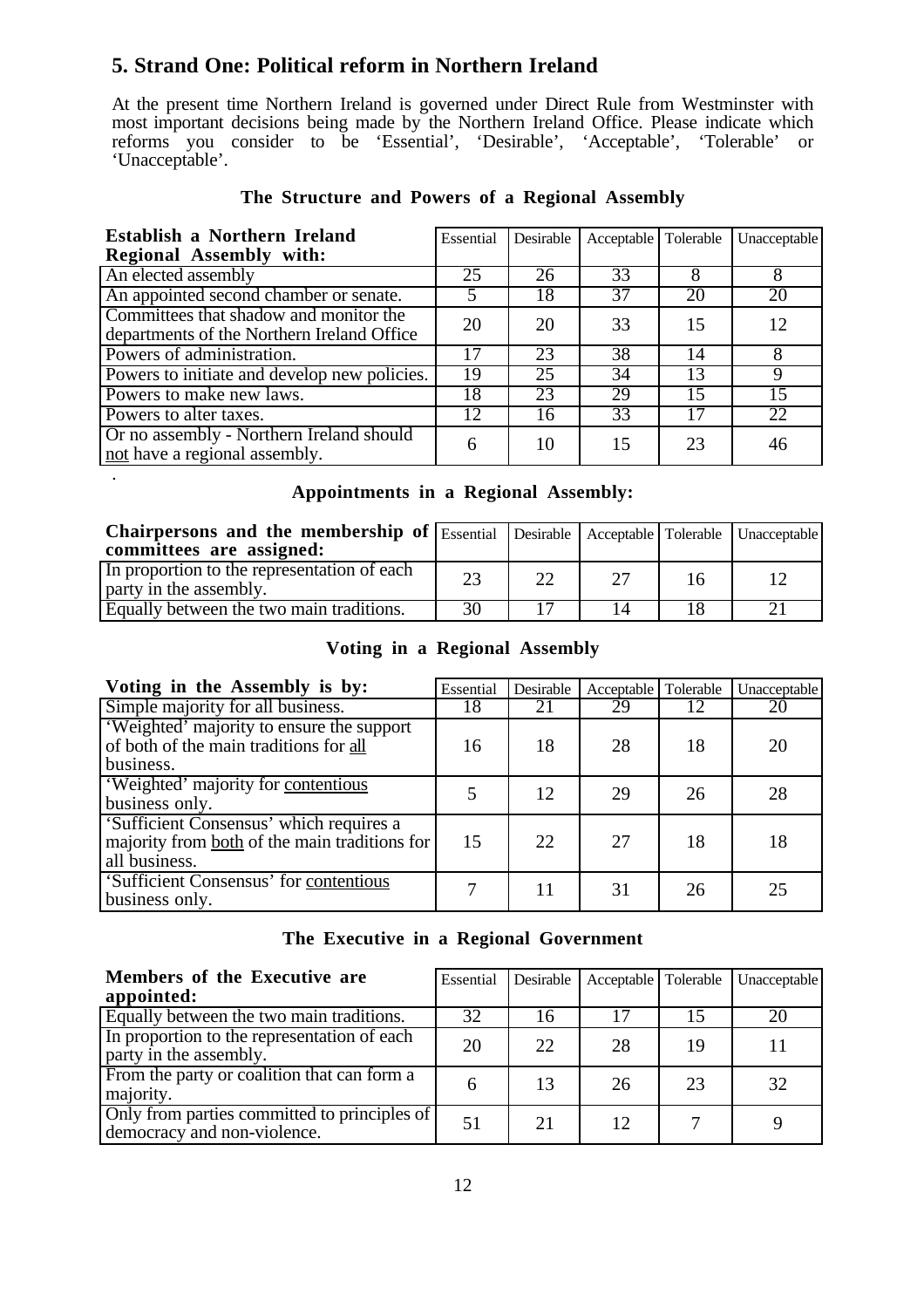# **The Executive in a Regional Government**

| And the Executive in the Assembly is: Essential                                                |    | Desirable | Acceptable | Tolerable | Unacceptable |
|------------------------------------------------------------------------------------------------|----|-----------|------------|-----------|--------------|
| Appointed by the Secretary of State.                                                           |    |           | 26         | 23        | 36           |
| Nominated by the Secretary of State for<br>approval by the assembly.                           |    | 17        | 32         | 24        | 21           |
| Voted in by the members of the assembly.                                                       | 18 | 25        | 35         | 14        |              |
| Made up from the Chairpersons of each<br>committee in the assembly.                            |    | 16        | 41         | 22.       | 14           |
| Or no executive - All the business of<br>government is conducted by the various<br>committees. |    |           | 25         | 29        | 35           |

# **The Leadership in a Regional Government**

| The Assembly should have:                                                          | Essential | Desirable | Acceptable | Tolerable | Unacceptable |
|------------------------------------------------------------------------------------|-----------|-----------|------------|-----------|--------------|
| A leader and deputy leader representing the<br>two main traditions.                | 20        | 28        | 25         | 14        | 13           |
| A 'Panel' of three prominent politicians<br>sharing power.                         | 10        | 13        | 35         | 20        | 22           |
| And they should be:                                                                | Essential | Desirable | Acceptable | Tolerable | Unacceptable |
| Appointed by the Secretary of State.                                               |           | 8         | 24         | 22        | 39           |
| Nominated by the Secretary of State for<br>approval by the assembly.               | 9         | 12        | 29         | 26        | 24           |
| Voted in by the members of the assembly.                                           | 16        | 19        | 38         | 16        | 11           |
| Voted for directly by the people of Northern<br>Ireland.                           | 46        | 20        | 21         | 8         |              |
| Or no leader, deputy leader or 'panel':                                            | Essential | Desirable | Acceptable | Tolerable | Unacceptable |
| All the business of government is conducted<br>by the executive and/or committees. |           | 11        | 33         | 27        | 22           |

#### **Local Government**

| More powers and responsibilities<br>should be given to local government:                               | Essential | Desirable | Acceptable | Tolerable | Unacceptable |
|--------------------------------------------------------------------------------------------------------|-----------|-----------|------------|-----------|--------------|
| Even if there is no Northern Ireland<br>Assembly.                                                      | 15        | 22        | 35         | 15        | 13           |
| But a new Northern Ireland Assembly should<br>decide how this is done.                                 | 13        | 22        | 43         | 11        |              |
| To replace the work presently undertaken by<br>various boards.                                         | 8         | 24        | 41         | 16        |              |
| And combine some of the smaller 26 District<br>Councils to create larger units of local<br>government. | 8         | 20        | 35         | 20        | 17           |

# **Safeguards and Protections**

| All levels of government in Northern Ireland<br>should be protected by laws that ensure:                                     |    |    |    | Essential Desirable   Acceptable   Tolerable   Unacceptable |
|------------------------------------------------------------------------------------------------------------------------------|----|----|----|-------------------------------------------------------------|
| The views of representatives from the whole<br>community are taken into account                                              | 52 | 25 | 16 |                                                             |
| Political and administrative responsibilities are shared.                                                                    | 36 | 26 | 24 |                                                             |
| Power can not be abused by one group over another.                                                                           | 60 | 19 |    |                                                             |
| And independent committees or courts of arbitrators<br>should be established to resolve problems that become<br>intractable. | 40 | 24 | 23 |                                                             |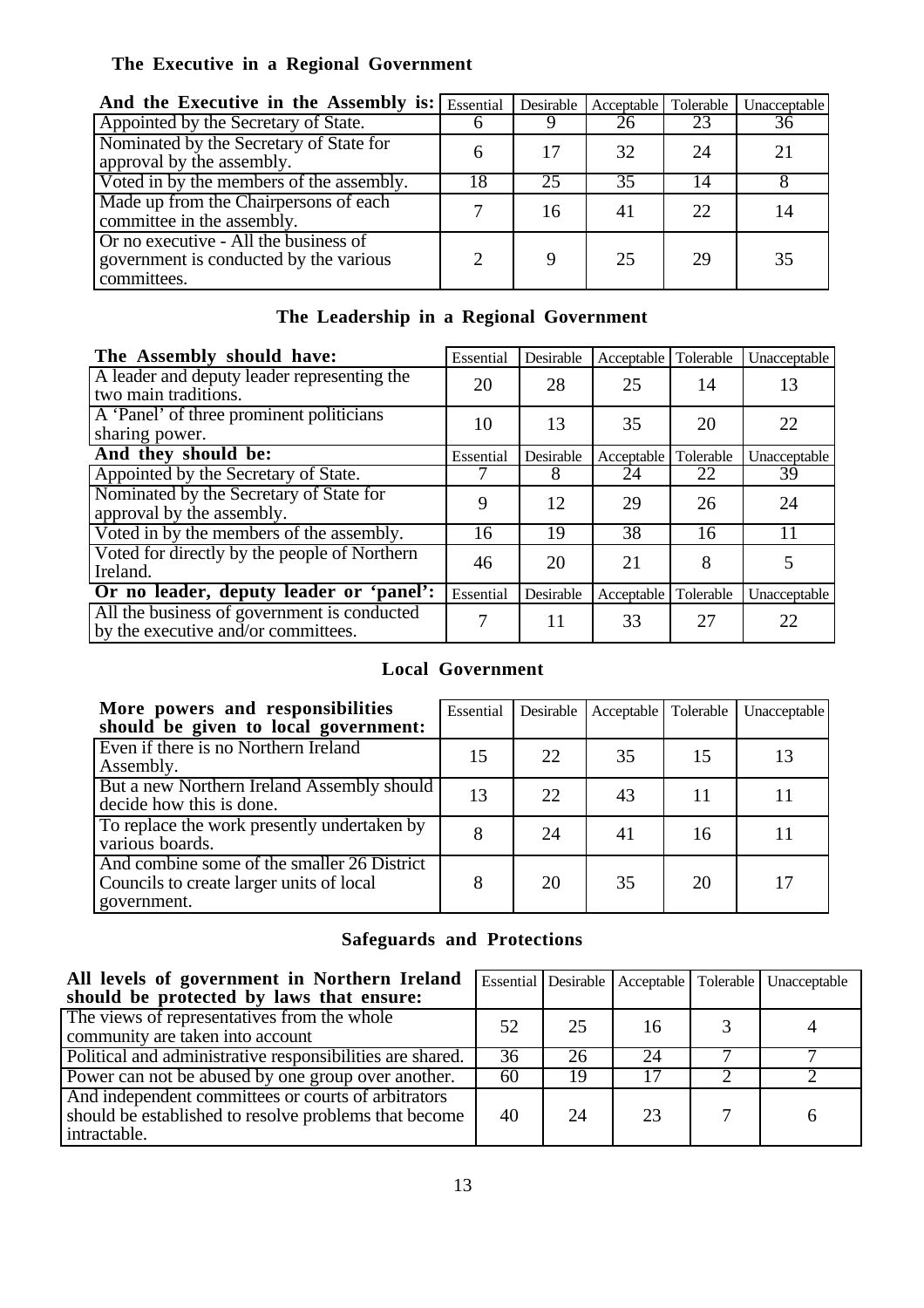### **6. Strand Two: Reforming the relationship between Northern Ireland and the Republic of Ireland**

The Foyle Fisheries Commission has been established as a 'North/South Body' between the former Northern Ireland parliament at Stormont and the Republic of Ireland to jointly manage the waters of the Foyle estuary. Similar bodies, or a single body, could be established to deal with other matters of mutual concern.

#### **The responsibilities of North/South Bodies**

These bodies could be set up to deal with various aspects of government policy with different powers or functions. Please indicate which powers or functions you consider to be 'Essential', 'Desirable', 'Acceptable', 'Tolerable' or 'Unacceptable'.

| <b>interest</b> Essential<br>matters of<br>mutual<br>On<br>North/South bodies should:                        |                 | Desirable | Acceptable Tolerable |    | Unacceptable |
|--------------------------------------------------------------------------------------------------------------|-----------------|-----------|----------------------|----|--------------|
| Be required to consult.                                                                                      | 33              | 21        | 20                   | 10 | 16           |
| Be required to co-operate.                                                                                   | $\overline{34}$ | 22        | 17                   | 9  | 18           |
| Have powers to administer laws made by<br>the separate governments in the North and<br>the South of Ireland. | 17              | 21        | 19                   | 12 | 31           |
| Have powers to develop and execute<br>forward planning for the island of Ireland as<br>a whole.              | 21              | 19        | 14                   | 10 | 36           |
| Have powers to make laws which would<br>apply to the island of Ireland as a whole.                           | 20              | 13        | 16                   | 9  | 42           |
| Or there should not be any North/South<br>bodies with any powers or functions.                               | 16              | 10        | 11                   | 18 | 45           |

And what areas of government policy should North/South bodies deal with:

|                                 | Essential       | Desirable       | Acceptable      | Tolerable       | Unacceptable |
|---------------------------------|-----------------|-----------------|-----------------|-----------------|--------------|
| The environment                 | 39              | 21              | 19              | 10              | 11           |
| Agriculture                     | 39              | 21              | 17              | 9               | 14           |
| Fisheries                       | 38              | 22              | 19              | 9               | 12           |
| Tourism                         | 44              | 21              | 15              | 8               | 12           |
| Medical care and research       | 37              | 19              | 18              | 8               | 18           |
| Roads and public transport      | 34              | 19              | 20              | 9               | 18           |
| Water, gas and electric         | 29              | 22              | $\overline{19}$ | $\overline{10}$ | 20           |
| Communications                  | 33              | 21              | 20              | $\overline{8}$  | 18           |
| Industrial development boards   | 30              | 19              | 20              | $\overline{11}$ | 20           |
| <b>Financial institutions</b>   | 25              | 18              | 22              | 12              | 23           |
| Economic development in general | 31              | 20              | 18              | 12              | 19           |
| Training and employment         | 29              | 21              | 18              | 9               | 23           |
| Joint representation in Europe  | 31              | 19              | 17              | $\overline{11}$ | 22           |
| Trade                           | 34              | 18              | 19              | 10              | 19           |
| <b>Taxation</b>                 | 21              | $\overline{14}$ | 18              | $\overline{14}$ | 33           |
| Broadcasting and film           | 22              | 19              | 23              | $\overline{16}$ | 20           |
| <b>Minority languages</b>       | 24              | 16              | 20              | 18              | 22           |
| Culture and sport               | 30              | 19              | 23              | $\overline{11}$ | 17           |
| Local government and planning   | 25              | $\overline{14}$ | 18              | $\overline{11}$ | 32           |
| Social services                 | 26              | 14              | 18              | 13              | 29           |
| Human rights                    | 43              | $\overline{14}$ | $\overline{11}$ | 10              | 22           |
| Education                       | 32              | 13              | $\overline{16}$ | 12              | 27           |
| Policing and security           | 34              | 13              | $\overline{12}$ | 7               | 34           |
| Defence                         | 31              | 13              | $\overline{14}$ | $\overline{8}$  | 34           |
| Foreign policy                  | $\overline{27}$ | $\overline{15}$ | 15              | 12              | 31           |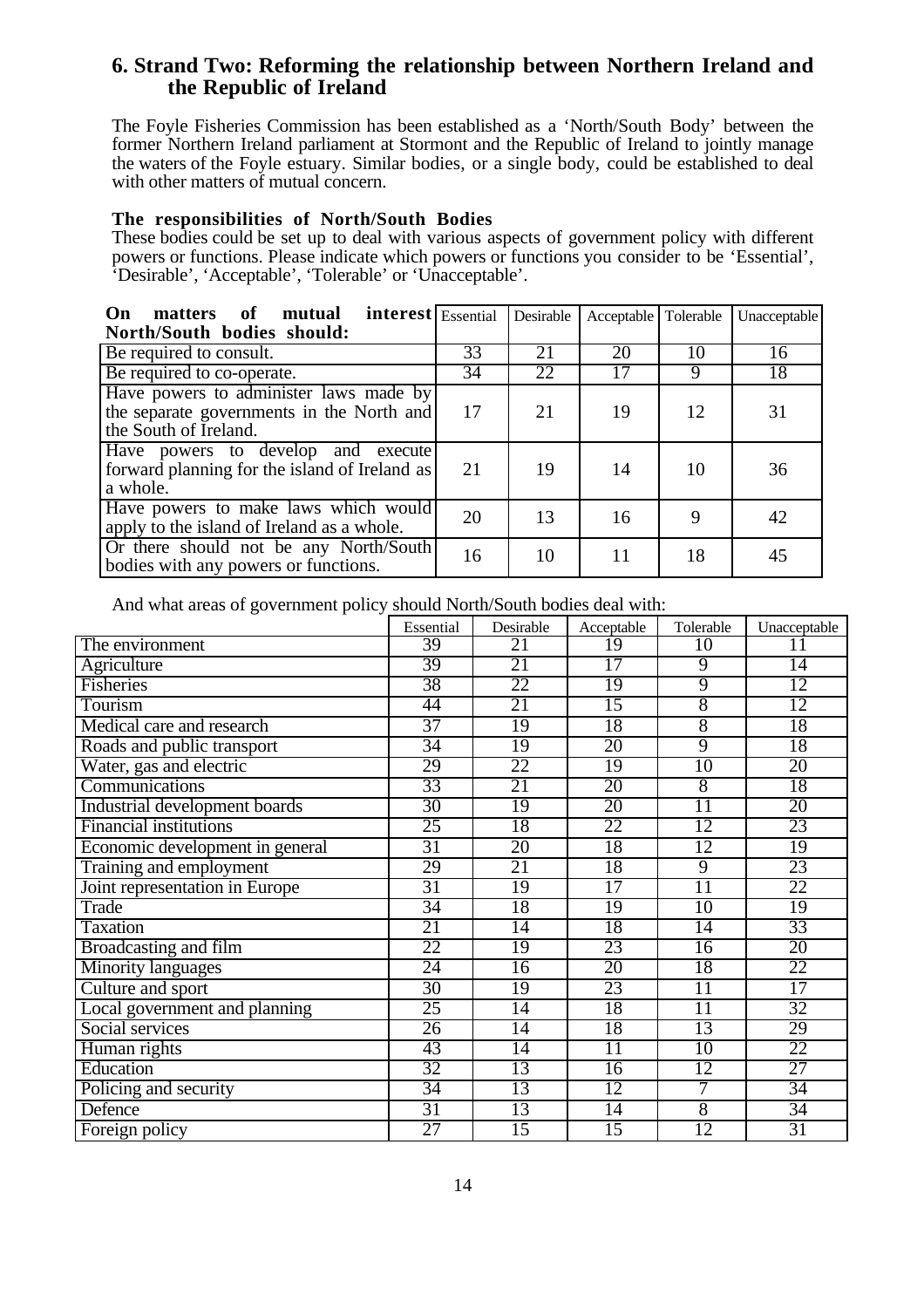#### **The structure and control of North/South Bodies**

Please indicate which options you consider to be 'Essential', 'Desirable', 'Acceptable', 'Tolerable' or 'Unacceptable' with regard to the structure and powers of North/South bodies.

| Matters of mutual interest should be                                                             | Essential       | Desirable       | Acceptable           | Tolerable       | Unacceptable |
|--------------------------------------------------------------------------------------------------|-----------------|-----------------|----------------------|-----------------|--------------|
| dealt with by:                                                                                   |                 |                 |                      |                 |              |
| One North/South body for everything.                                                             | 16              | 16              | 21                   | 16              | 31           |
| A separate North/South body for each issue.                                                      | 10              | 18              | 29                   | $\overline{16}$ | 27           |
| Powers to establish and dissolve<br>North/South bodies should be given<br>to:                    | Essential       | Desirable       | Acceptable           | Tolerable       | Unacceptable |
| A Northern Ireland Assembly and the Irish<br>Dail (Parliament).                                  | 14              | 15              | 22                   | 15              | 34           |
| Westminster and Dublin.                                                                          | $\overline{3}$  | $\overline{11}$ | 20                   | 18              | 48           |
| Westminster, Dublin and a Northern Ireland                                                       |                 |                 |                      |                 |              |
| Assembly.                                                                                        | 13              | 18              | 25                   | 16              | 28           |
| North/South bodies should be:                                                                    | Essential       | Desirable       | Acceptable           | Tolerable       | Unacceptable |
| Able to act independently.                                                                       | $\overline{12}$ | 18              | 24                   | 14              | 32           |
| Controlled by and responsible to the respective                                                  |                 |                 |                      |                 |              |
| governments, parliamentary bodies and N.I.<br>Assembly who establish them.                       | 17              | 20              | 26                   | 17              | 20           |
| The management of North/South<br>bodies should be undertaken by:                                 | Essential       | Desirable       | Acceptable Tolerable |                 | Unacceptable |
| Elected politicians.                                                                             | 18              | 16              | 32                   | 16              | 18           |
| Civil servants.                                                                                  | $\overline{4}$  | $\overline{8}$  | 24                   | 24              | 40           |
| Both elected politicians and civil servants.                                                     | $\overline{6}$  | 15              | 32                   | 21              | 26           |
| Representatives of business, trade unions,                                                       | 15              | 21              | 26                   | 18              | 20           |
| local government etc. as and when required.                                                      |                 |                 |                      |                 |              |
| North/South bodies should:                                                                       | Essential       | Desirable       | Acceptable Tolerable |                 | Unacceptable |
| Only deal with specific projects agreed to by<br>the politicians who set up the bodies.          | 11              | 12              | 32                   | 23              | 22           |
| Only deal with policies agreed to by the<br>politicians who set up the bodies.                   | 7               | 11              | 33                   | 24              | 25           |
| 'Harmonise' their actions, policies and laws in<br>the areas of policy they are responsible for. | 11              | 18              | 34                   | 18              | 19           |
| Only deal with policies the European Union is<br>responsible for.                                | $\overline{2}$  | 8               | 29                   | 27              | 34           |
| Only do business with the European Union.                                                        | $\overline{2}$  | 7               | 24                   | 25              | 42           |
| Deal with all aspects of government business.                                                    | 15              | 14              | 23                   | 17              | 31           |
| Appointments to a North/South body                                                               |                 |                 |                      |                 |              |
| should be made:                                                                                  | Essential       | Desirable       | Acceptable           | Tolerable       | Unacceptable |
| In proportion to the representation of each<br>party in the Northern Ireland Assembly.           | 15              | 19              | 27                   | 19              | 20           |
| Equally between the two main traditions in the<br>North.                                         | 20              | 18              | 22                   | 17              | 23           |
| Equally between Northern Ireland and the<br>Republic of Ireland.                                 | 20              | 14              | 20                   | 14              | 32           |
| Voting on business in a North/South<br>body requires:                                            | Essential       | Desirable       | Acceptable           | Tolerable       | Unacceptable |
| A simple majority only.                                                                          | $\overline{8}$  | 15              | 25                   | 19              | 33           |
| A weighted majority.                                                                             | $\overline{8}$  | $\overline{15}$ | 28                   | 20              | 29           |
| A majority from both of the main traditions in<br>the North.                                     | 18              | 17              | 27                   | 17              | 21           |
| A majority from both Northern Ireland and the<br>Republic of Ireland.                            | 18              | 17              | 20                   | 15              | 30           |
| Unanimity - Everyone has to agree.                                                               | 22              | 20              | 19                   | 13              | 26           |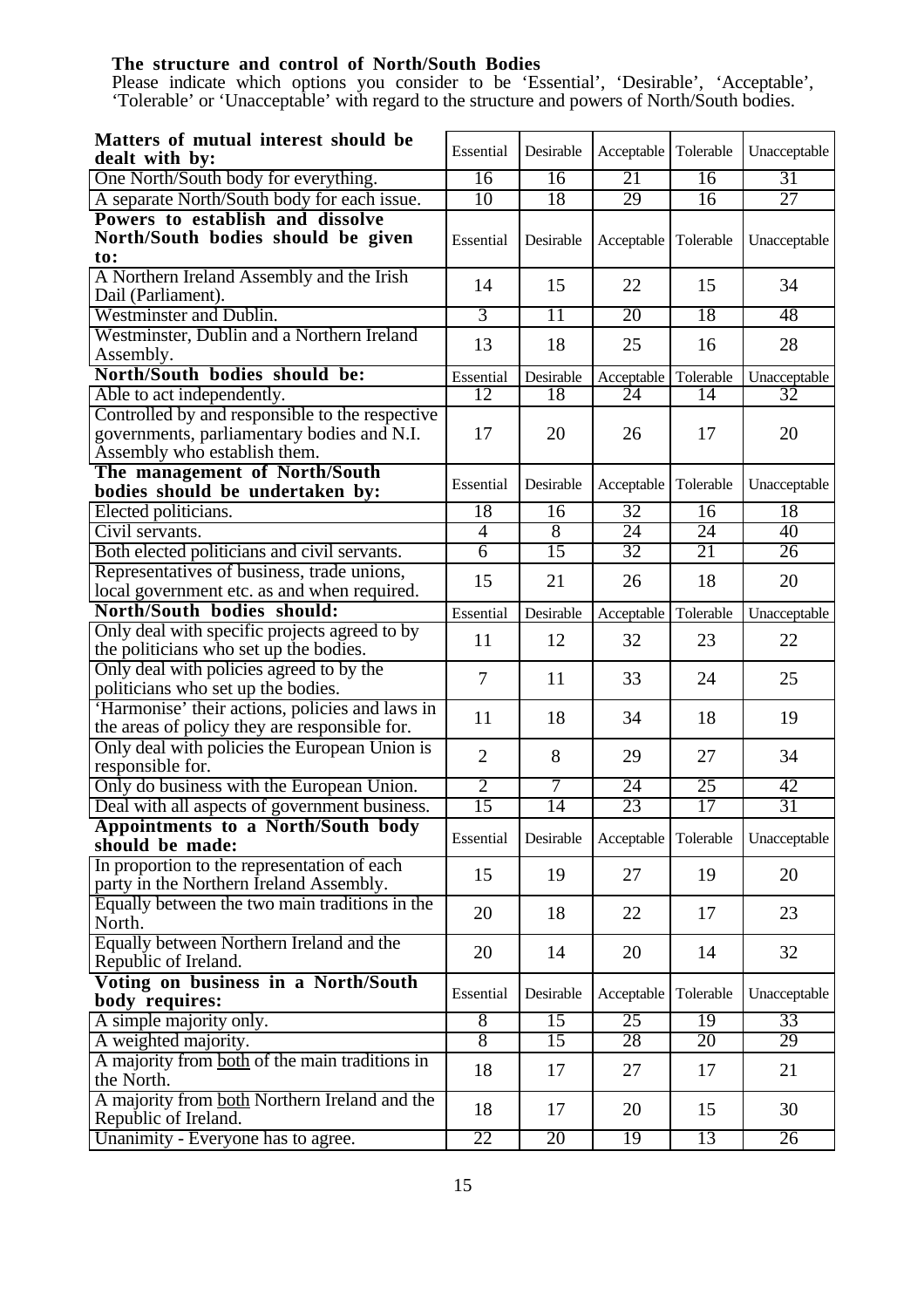# **7. Constitutional Issues**

**The Constitution of the Republic of Ireland** makes both legal claims on the territory of Northern Ireland and a claim of jurisdiction.

In an effort to meet the concerns of the different communities in Northern Ireland several possibilities are available for the modification of the Republic's Constitution. Please indicate which reforms you consider to be 'Essential', 'Desirable', 'Acceptable', 'Tolerable' or 'Unacceptable'.

| The Republic of Ireland's Constitutional<br>claim over Northern Ireland should:                                                          | Essential | Desirable | Acceptable | Tolerable | Unacceptable |
|------------------------------------------------------------------------------------------------------------------------------------------|-----------|-----------|------------|-----------|--------------|
| Be completely deleted.                                                                                                                   | 37        | 13        | 9          | 8         | 33           |
| Be modified to only allow for a united Ireland with<br>the consent of a majority of the people of Northern<br>Ireland.                   | 22        | 16        | 21         | 17        | 24           |
| Be replaced with an 'aspiration' for a united<br>Ireland.                                                                                | 4         | 11        | 20         | 20        | 45           |
| Be replaced with a responsibility for the well being<br>of the Nationalist Community in Northern Ireland.                                | 7         | 8         | 23         | 23        | 39           |
| Be amended to reflect any new agreements reached<br>at the Stormont Talks.                                                               | 6         | 15        | 27         | 25        | 27           |
| Be replaced with full and guaranteed rights of Irish<br>citizenship for all members of the Nationalist<br>community in Northern Ireland. | 14        | 10        | 20         | 20        | 36           |
| Or the Republic of Ireland's Constitution should<br>not be changed at all.                                                               | 12        | 7         | 13         | 17        | 51           |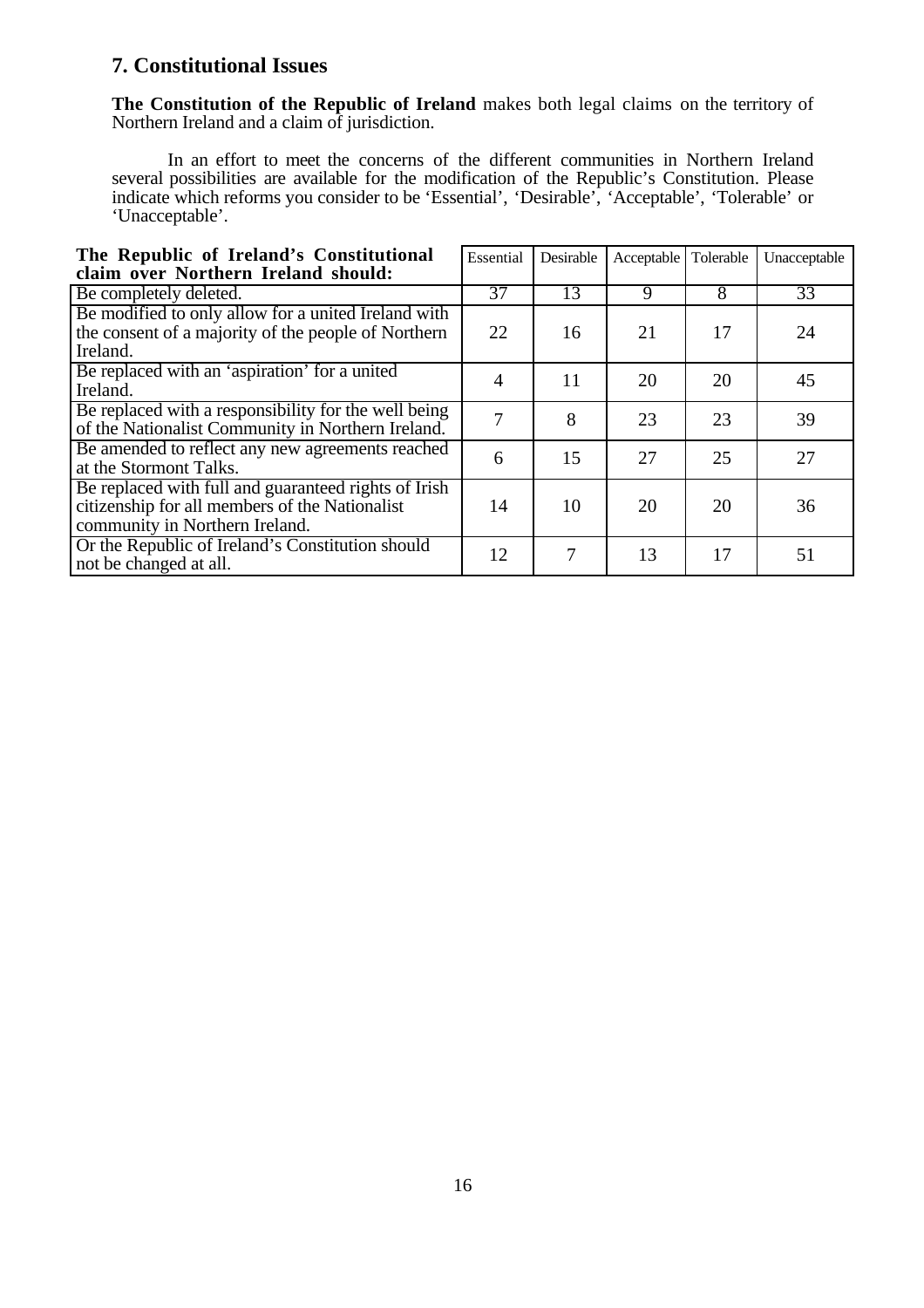**The Constitutional Status of Northern Ireland** as part of the United Kingdom has been established through the Acts of Union and other Acts of Parliament passed in Westminster.

In an effort to meet the concerns of the different communities in Northern Ireland several possibilities are available for the modification of the constitutional status of Northern Ireland. Please indicate which reforms you consider to be 'Essential', 'Desirable', 'Acceptable', 'Tolerable' or 'Unacceptable'.

| The Constitutional status of Northern                                                                                                                 | Essential      | Desirable | Acceptable Tolerable   |    | Unacceptable |
|-------------------------------------------------------------------------------------------------------------------------------------------------------|----------------|-----------|------------------------|----|--------------|
| Ireland as part of the United Kingdom                                                                                                                 |                |           |                        |    |              |
| should:                                                                                                                                               |                |           |                        |    |              |
| Be completely removed.                                                                                                                                | 19             | 11        | $\overline{8}$         | 9  | 53           |
| Only allow for a united Ireland with the consent of<br>a majority of the people of Northern Ireland (No<br>change).                                   | 29             | 17        | 18                     | 16 | 20           |
| Be replaced with an 'aspiration' for a single state<br>comprised of the whole of the British Isles and<br>Ireland.                                    | $\overline{2}$ | 10        | 18                     | 20 | 50           |
| Be replaced with a responsibility for the well being<br>of the Unionist Community in Northern Ireland.                                                | 8              | 10        | 24                     | 23 | 35           |
| Be amended to reflect any new agreements reached<br>at the Stormont Talks.                                                                            | 8              | 13        | 29                     | 22 | 28           |
| Be replaced with full and guaranteed rights of<br>British citizenship for all members of the Unionist<br>community on the island of Ireland.          | 16             | 14        | 24                     | 15 | 31           |
| Or the constitutional status and boundaries of<br>Northern Ireland should not be changed at all.                                                      | 31             | 11        | 15                     | 12 | 31           |
| Alternatively both governments could<br>provide for Joint Authority, or<br>Repartition.                                                               | Essential      | Desirable | Acceptable   Tolerable |    | Unacceptable |
| Shared authority and sovereignty of Northern<br>Ireland with the Republic of Ireland.                                                                 | 9              | 13        | 19                     | 11 | 48           |
| Redefine the boundaries of Northern Ireland so that<br>a maximum of Unionists are in the 'North' and a<br>maximum of Nationalists are in the 'South'. | $\overline{2}$ | 6         | 12                     | 14 | 66           |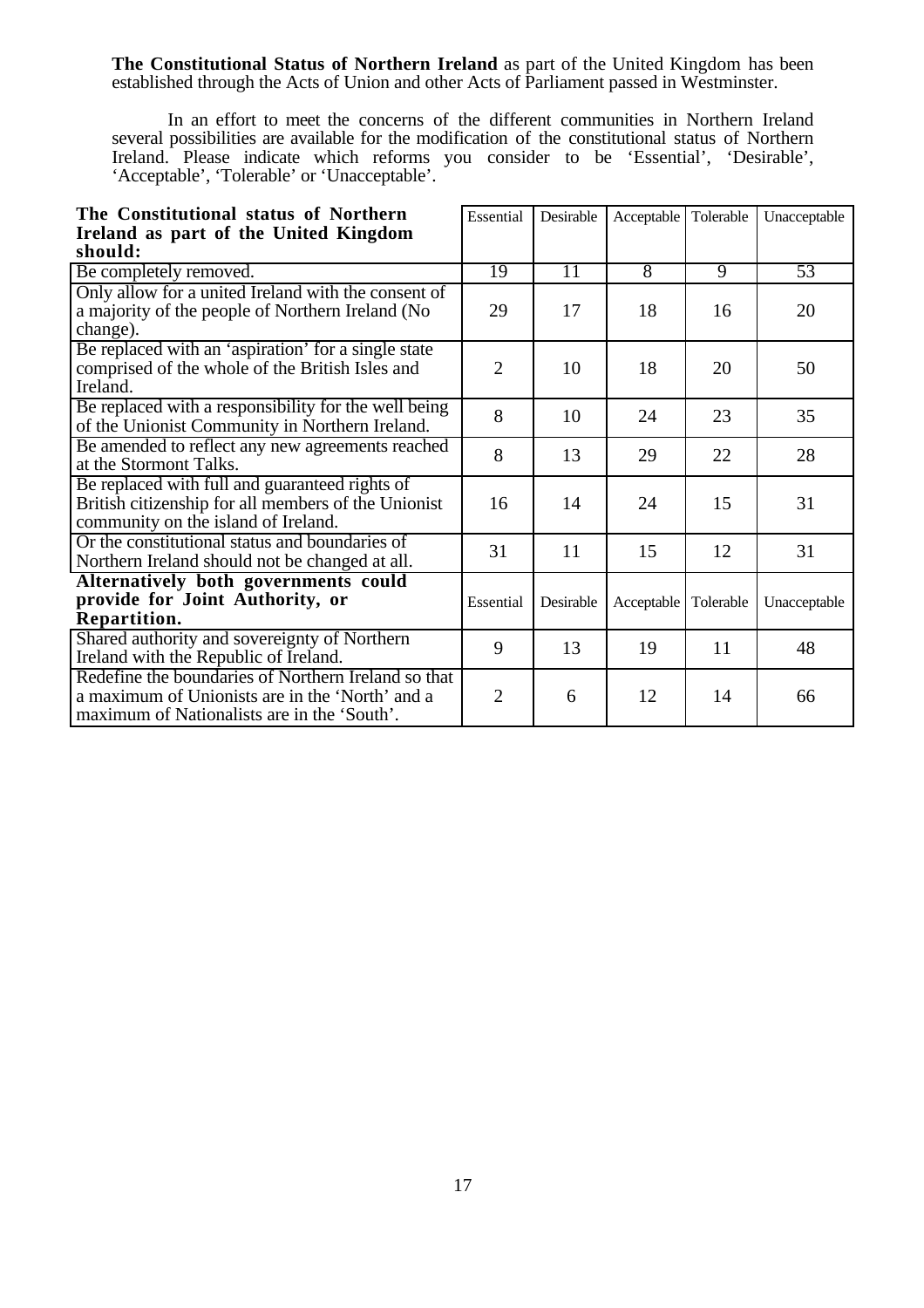## **8. Strand Three: Reforming the relationship between the Republic of Ireland and the United Kingdom**

#### **Principles of co-operation**

The British and Irish governments intend to negotiate a new treaty to replace the Anglo-Irish Agreement. Such an agreement can be based on a number of principles. Please indicate which principles you consider to be 'Essential', 'Desirable', 'Acceptable', 'Tolerable' or 'Unacceptable'.

|                                                                                                                  | Essential | Desirable | Acceptable | Tolerable | Unacceptable |
|------------------------------------------------------------------------------------------------------------------|-----------|-----------|------------|-----------|--------------|
| Co-operation in Europe                                                                                           | 27        | 28        | 28         | 12        |              |
| Peace and stability in Northern Ireland.                                                                         | 65        | 19        | 12         |           | 2            |
| Equal rights of the two major traditions.                                                                        | 50        | 19        | 19         |           | 5            |
| Rejection of violence for political objectives.                                                                  | 66        | 16        | 14         | റ         |              |
| Reconciliation between unionists and nationalists.                                                               | 44        | 25        | 19         |           |              |
| Respecting the identities of the two communities.                                                                | 51        | 22        | 16         | 5         | 6            |
| A society free from discrimination and intolerance.                                                              | 65        | 21        | 11         |           |              |
| Both communities to participate fully in the<br>structures and processes of government.                          | 48        | 22        | 16         |           |              |
| The consent of <u>a majority</u> of the people of Northern<br>Ireland is required for any change in it's status. | 51        | 17        | 17         | 6         | 9            |
| The recognition of the present status and wishes of<br>the majority of the people of Northern Ireland.           | 47        | 19        | 16         | 9         | 9            |
| The right of <u>a majority</u> of the people of Northern<br>Ireland to establish a united Ireland in the future. | 35        | 14        | 20         | 14        | 17           |

#### **Structures for co-operation**

Additionally agreement could also to be reached on the kinds of 'bodies' or institutions that should be established to facilitate co-operation. Please indicate which 'bodies' or institutions you consider to be 'Essential', 'Desirable', 'Acceptable', 'Tolerable' or 'Unacceptable'.

| As part of a new treaty that replaces the<br>Anglo-Irish Agreement the British and<br>Irish governments should establish:                               | Essential | Desirable | Acceptable Tolerable |    | Unacceptable |
|---------------------------------------------------------------------------------------------------------------------------------------------------------|-----------|-----------|----------------------|----|--------------|
| A special organisation for consultation between the<br>two governments on Northern Ireland issues only.                                                 | 11        | 20        | 29                   | 16 | 24           |
| Offices in Belfast for consultation between the two<br>governments on Northern Ireland issues only.                                                     | 10        | 17        | 33                   | 16 | 24           |
| A special organisation for consultation between the<br>two governments on any issues of mutual interest.                                                | 11        | 20        | 31                   | 18 | 20           |
| Offices in London, Dublin and Belfast for<br>consultation between the two governments on any<br>issues of mutual interest.                              | 13        | 22        | 27                   | 19 | 19           |
| An Inter-parliamentary body to promote good<br>relations between Dublin and Westminster.                                                                | 12        | 20        | 28                   | 23 | 17           |
| An Inter-parliamentary body responsible for all<br>agreements made between London and Dublin.                                                           | 11        | 14        | 29                   | 20 | 26           |
| A regional 'Council of The Islands' that facilitates<br>co-operation between Scotland, Wales, England,<br>Northern Ireland and the Republic of Ireland. | 10        | 20        | 31                   | 20 | 19           |
| Or the Anglo-Irish Agreement should be brought to<br>an end and should not be replaced.                                                                 | 19        | 11        | 18                   | 16 | 36           |
| However the Republic of Ireland should rejoin the<br>Commonwealth.                                                                                      | 8         | 8         | 28                   | 22 | 34           |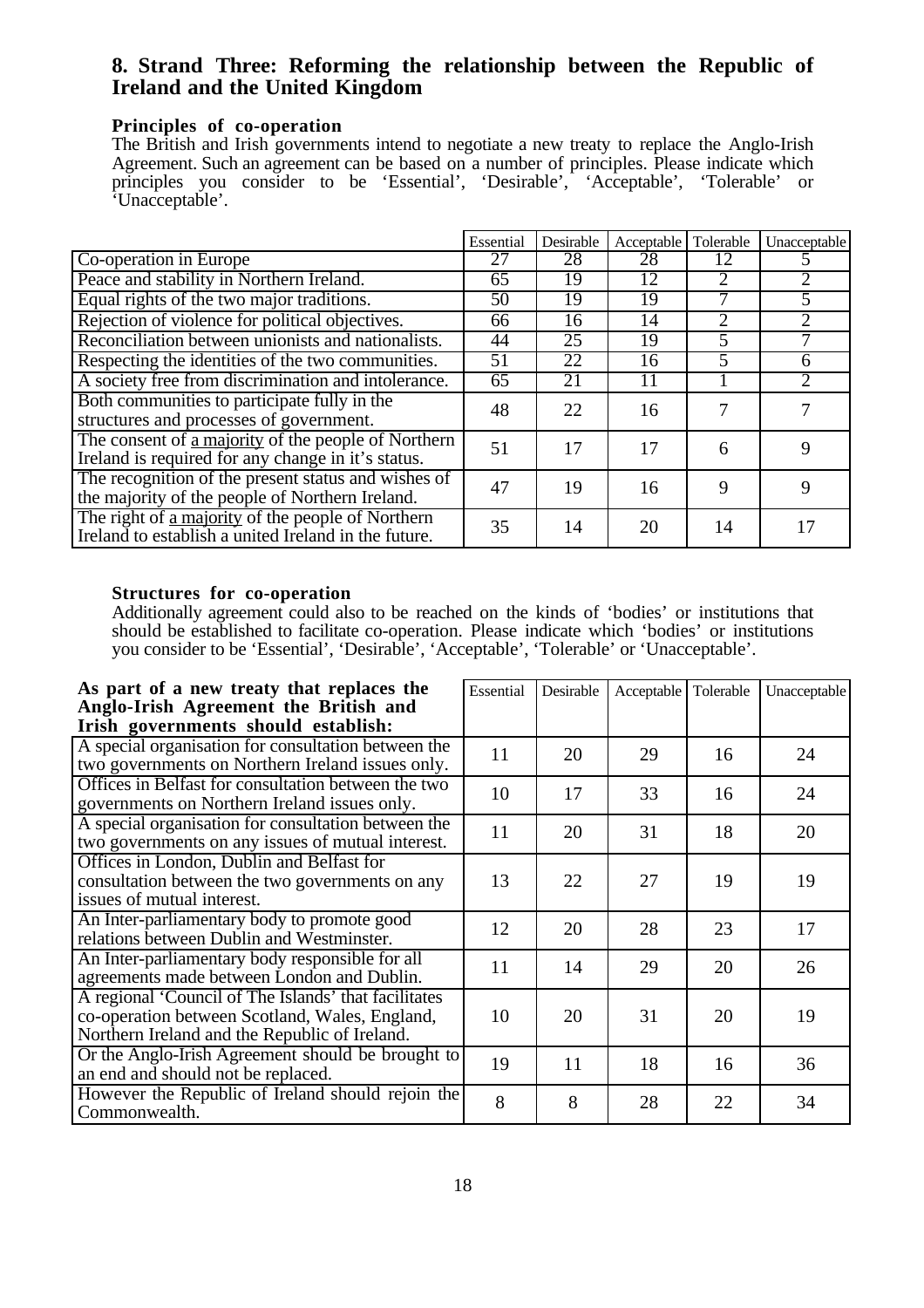# **9. Agreeing a Settlement**

#### **Who should vote in a referendum**

The terms of a settlement will have to be voted on in a referendum. In practice most of the issues covered in this questionnaire will probably have to be dealt with together as parts of a settlement 'package'. Please indicate which options for a referendum you consider to be 'Essential', 'Desirable', 'Acceptable', 'Tolerable' or 'Unacceptable'.

|                                                                                                      | Essential | Desirable | Acceptable   Tolerable |    | Unacceptable |
|------------------------------------------------------------------------------------------------------|-----------|-----------|------------------------|----|--------------|
| A referendum in Northern Ireland only.                                                               | 33        | 19        | 19                     |    | 18           |
| Separate but concurrent referenda in both Northern<br>Ireland and the Republic of Ireland.           | 10        | 17        | 20                     | 15 | 38           |
| A single referendum in the island of Ireland as a<br>whole.                                          | 14        |           | 16                     | 10 | 49           |
| A single referendum in the United Kingdom of<br>Great Britain and Northern Ireland as a whole.       |           |           | 22                     | 17 | 46           |
| A single referendum in the United Kingdom of<br>Great Britain plus the island of Ireland as a whole. |           |           | 15                     | 17 | 53           |

#### **How votes should be counted in Northern Ireland**

Agreement at the Stormont Talks requires the consent of the political parties who represent a majority from both the Unionist and Nationalist communities in Northern Ireland. How should this principle of 'Sufficient Consent' be applied in a referendum? Please indicate which methods you consider to be 'Essential', 'Desirable', 'Acceptable', 'Tolerable' or 'Unacceptable'.

|                                                                                                                                                                                 | Essential | Desirable       | Acceptable   Tolerable |    | Unacceptable |  |
|---------------------------------------------------------------------------------------------------------------------------------------------------------------------------------|-----------|-----------------|------------------------|----|--------------|--|
| A simple majority - more than 50%                                                                                                                                               | 19        | 19              | 27                     | 16 | 19           |  |
| A 'weighted' majority - about 60%.                                                                                                                                              |           | $1\overline{8}$ | 36                     | 23 | 20           |  |
| A large 'weighted' majority - about 70%.                                                                                                                                        |           | 16              | 27                     | 19 | 29           |  |
| Everyone living in Unionist and Nationalist areas<br>having their votes counted separately - (District<br>Councils, Parliamentary constituencies or Counties<br>could be used). |           | $\mathbf Q$     | 21                     | 21 | 42           |  |
| Everyone in Northern Ireland registering as a<br>Unionist or Nationalist and having their votes<br>counted separately.                                                          | 10        | 8               | 17                     | 14 | 51           |  |
| Everyone in Northern Ireland being obliged to vote<br>by law and being fined if they don't.                                                                                     | 17        | 13              | 11                     | 12 | 47           |  |

#### **Registration**

If a method of voter registration were to be used would you be willing to register as either a Unionist or Nationalist?

| Yes         | 63            |
|-------------|---------------|
| $\mathbf 0$ | $\sim$ $\sim$ |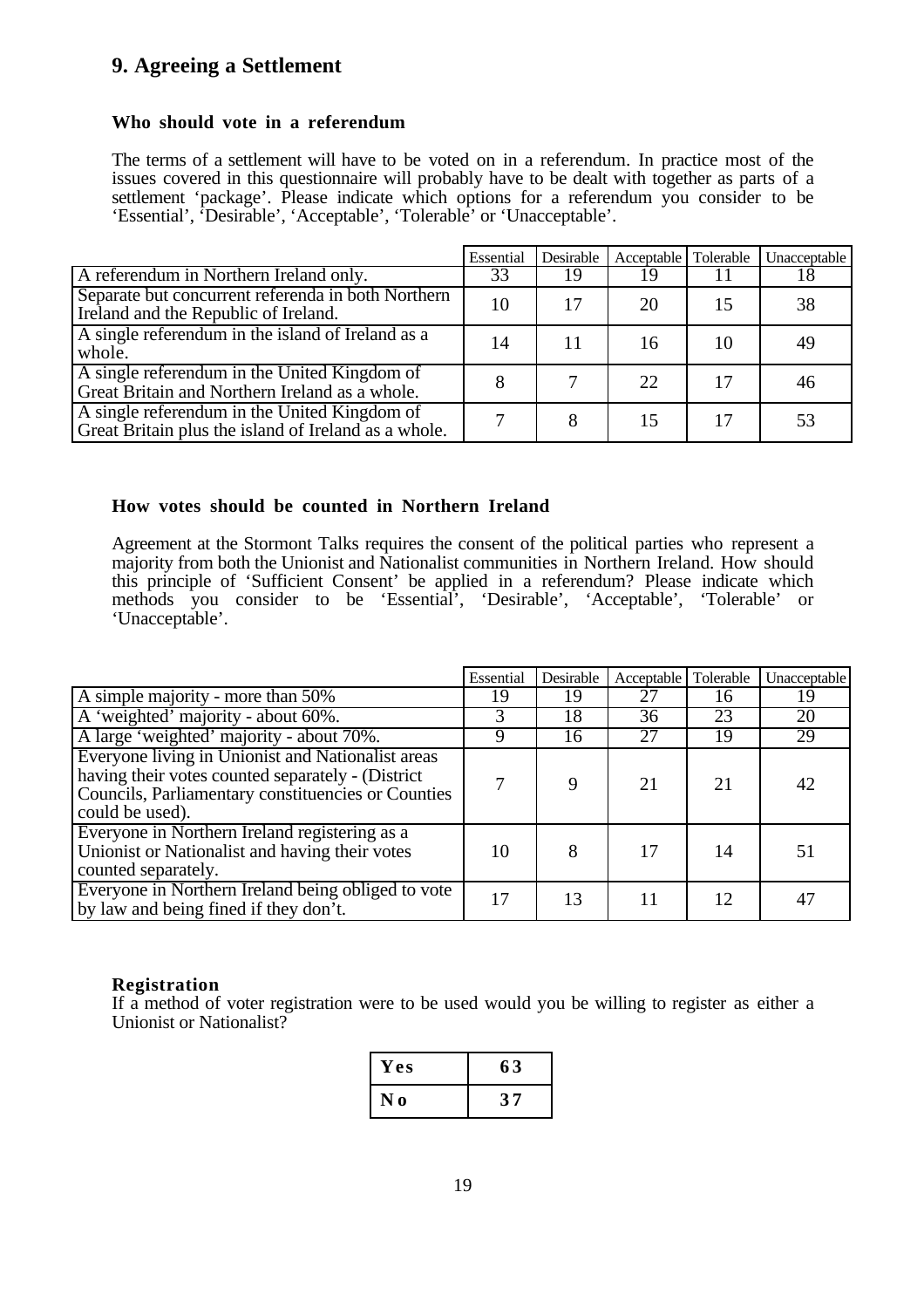# **10. The Implementation of a Settlement**

#### **The introduction of political reforms**

A comprehensive settlement will have to deal with many changes to political life. This could be done all at once, or gradually over a period of time, perhaps subject to periodic review. How do you think a settlement should be implemented? Please indicate which options you consider to be 'Essential', 'Desirable', 'Acceptable', 'Tolerable' or 'Unacceptable'.

|                                                                                                            | Essential | Desirable | Acceptable   Tolerable |     | Unacceptable |
|------------------------------------------------------------------------------------------------------------|-----------|-----------|------------------------|-----|--------------|
| The settlement should be final with no more<br>changes allowed.                                            | 12        | 16        | 19                     | 15  | 38           |
| The settlement should be final but changes<br>could be introduced over an<br>agreed<br>transitional period | 7         | 17        | 37                     | 22. | 17           |
| Allow for an interim agreement that can be<br>reviewed after a set period of time.                         | 9         | 17        | 38                     | 22  | 14           |
| Introduce reforms slowly subject to periodic<br>assessment and review.                                     | 11        | 19        | 29                     | 24  | 17           |

#### **Mechanisms for reviewing a settlement**

Even if an overall settlement can be agreed and does receive consent intractable disputes may arise or parts of the settlement may need to be radically reformed at some time in the future. Please indicate which of the following options you consider to be 'Essential', 'Desirable', 'Acceptable', 'Tolerable' or 'Unacceptable'.

| As part of a settlement:                                                                                                                     | Essential | Desirable | Acceptable Tolerable |    | Unacceptable |
|----------------------------------------------------------------------------------------------------------------------------------------------|-----------|-----------|----------------------|----|--------------|
| An international court should be established<br>with the responsibility of ruling on<br>disputes.                                            | 19        | 19        | 31                   | 13 | 18           |
| A mechanism should be put in place that<br>will allow voters to change the terms of the<br>settlement after a minimum period of 10<br>years. | 10        | 17        | 30                   | 23 | 20           |

# **11. In Search of a Settlement**

#### **The views of the 'other' community**

How important do you think it is for people in Northern Ireland to recognise the views and aspirations of the other community as part of a settlement? Do you think it is 'Essential', 'Desirable', 'Acceptable', 'Tolerable' or 'Unacceptable'?

|                                                                                       | Essential | Desirable | Acceptable Tolerable | Unacceptable |
|---------------------------------------------------------------------------------------|-----------|-----------|----------------------|--------------|
| The views and aspirations of the 'other'<br>community should be part of a settlement. | 42        |           |                      |              |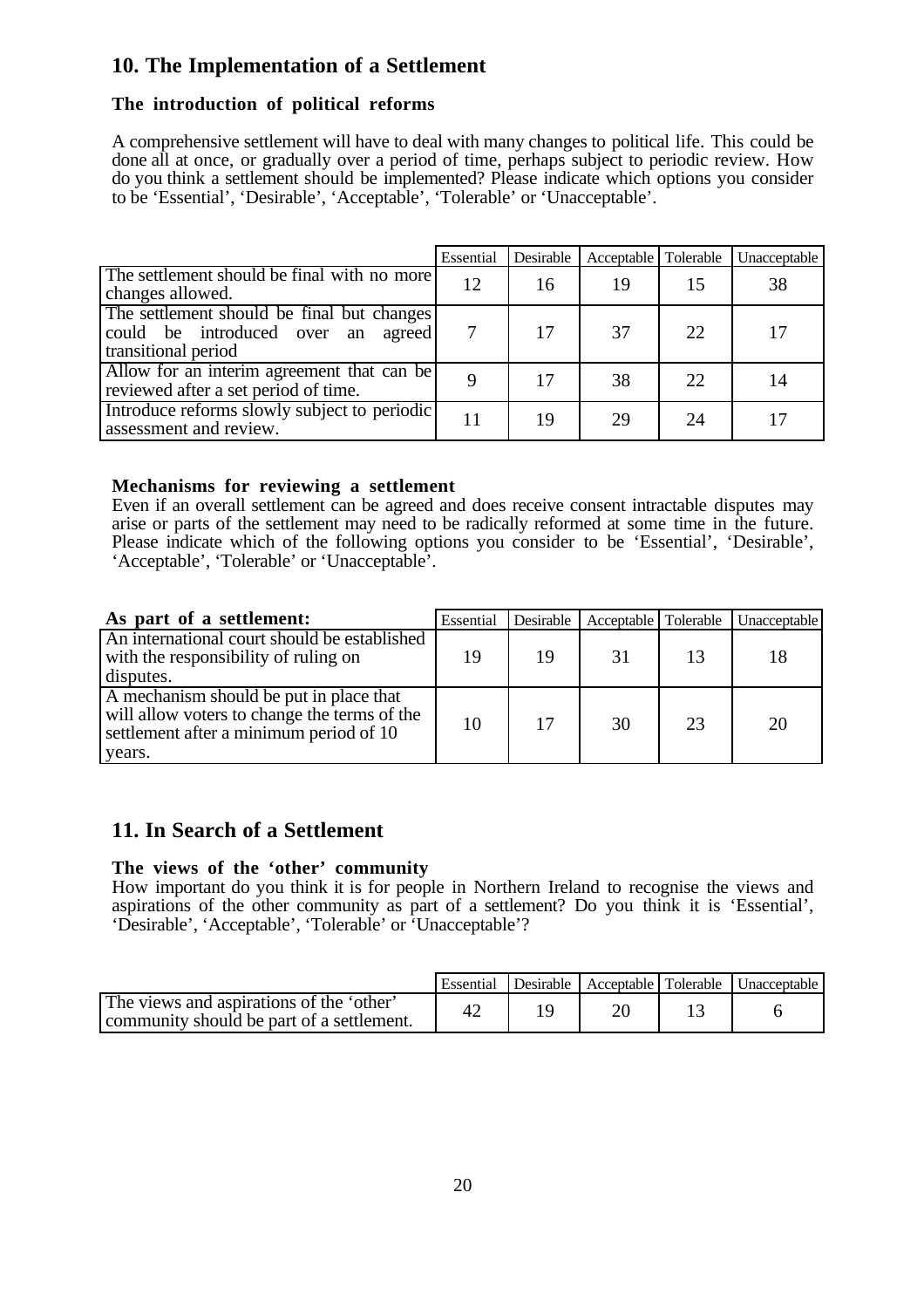### **A settlement 'package'**

A comprehensive Northern Ireland settlement will probably have to deal with all of the issues covered in this questionnaire. Such a 'package' will be placed before the people of Northern Ireland in a referendum. Please indicate which of the following settlement 'packages' you consider to be 'Essential', 'Desirable', 'Acceptable', 'Tolerable' or 'Unacceptable'.

|                                                       | Essential      | Desirable | Acceptable | Tolerable | Unacceptable |
|-------------------------------------------------------|----------------|-----------|------------|-----------|--------------|
| Separate Northern Irish State - The complete          |                |           |            |           |              |
| separation of Northern Ireland from both the United   |                |           |            |           |              |
| Kingdom and the Republic of Ireland and the           | 3              | 8         | 17         | 15        | 57           |
| establishment of a separate state within the          |                |           |            |           |              |
| European Union.                                       |                |           |            |           |              |
| Full incorporation into the British State -           |                |           |            |           |              |
| Direct rule from Westminster and local government     |                |           |            |           |              |
| similar to the rest of the United Kingdom with no     | 13             | 14        | 18         | 16        | 39           |
| Northern Ireland Assembly or separate laws for        |                |           |            |           |              |
| Northern Ireland and <b>no</b> Anglo-Irish Agreement. |                |           |            |           |              |
| Continued direct rule (No change) - The               |                |           |            |           |              |
| continuation of direct rule from London in            |                |           |            |           |              |
| consultation with the Irish government under the      | $\overline{2}$ | 8         | 21         | 25        | 44           |
| terms of the Anglo-Irish Agreement.                   |                |           |            |           |              |
| Power sharing and the Anglo-Irish                     |                |           |            |           |              |
| <b>Agreement</b> - Government by a Northern Ireland   |                |           |            |           |              |
| Assembly and power sharing Executive under the        |                |           |            |           |              |
| authority of the British government but in            | 3              | 8         | 24         | 23        | 42           |
| consultation with the Irish government under the      |                |           |            |           |              |
| terms of the Anglo-Irish Agreement.                   |                |           |            |           |              |
| Power sharing with North-South                        |                |           |            |           |              |
| institutions but no joint authority -                 |                |           |            |           |              |
| Government by a Northern Ireland Assembly,            |                |           |            |           |              |
| power sharing Executive and a number of joint         |                |           |            |           |              |
| institutions established with the Republic of Ireland | 3              | 11        | 23         | 23        | 40           |
| to deal with matters of mutual interest. (But these   |                |           |            |           |              |
| arrangements will not include joint authority         |                |           |            |           |              |
| between the British and Irish governments).           |                |           |            |           |              |
| Joint authority and power sharing -                   |                |           |            |           |              |
| Government by joint authority between the British     |                |           |            |           |              |
| and Irish governments in association with an          | $\overline{4}$ | 13        | 20         | 14        | 49           |
| elected power sharing Executive and Assembly.         |                |           |            |           |              |
| Separate institutions for the two main                |                |           |            |           |              |
| communities - Creation of separate structures for     |                |           |            |           |              |
| the government of each of the two main                | 3              | 5         | 17         | 20        | 55           |
| communities in Northern Ireland, subject to joint     |                |           |            |           |              |
| authority by the British and Irish governments.       |                |           |            |           |              |
| Full incorporation into the Irish State - Full        |                |           |            |           |              |
| incorporation of Northern Ireland into the Republic   |                |           |            |           |              |
| of Ireland to create a single state within the        | 14             | 12        | 9          | 9         | 56           |
| European Union.                                       |                |           |            |           |              |